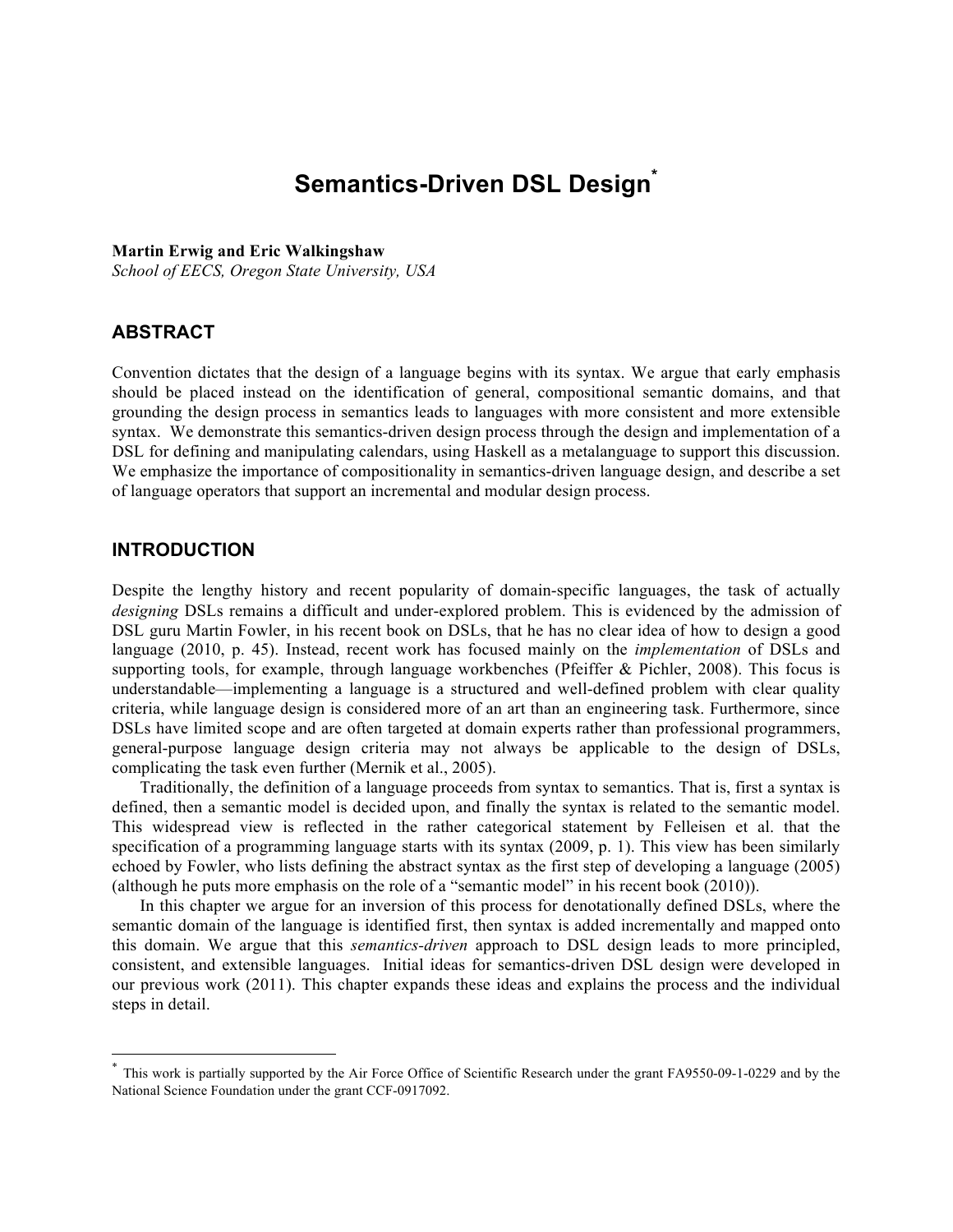#### **Syntax-driven design**

We begin by demonstrating the traditional syntax-driven approach, both for reference and to demonstrate how it can lead to a rigid and idiosyncratic language definition. Consider the design of a simple calendar DSL for creating and managing appointments. We first enumerate some operations that the DSL should support, such as adding, moving, and deleting appointments. It should also support basic queries like checking to see whether an appointment is scheduled at a particular time, or determining what time an appointment is scheduled for. One advantage of the syntax-driven approach is that it is easy to get off the ground; we simply invent syntax to represent each of the constructs we have identified. A syntax for the basic calendar operations is given below, where *Appt* represents appointment information (given by strings, say) and *Time* represents time values.

 $Op$  ::= add *Appt* at *Time*  | move entry at *Time* to *Time* | delete *Time* entry

The add … at … operation adds an appointment at the specified time, move entry at … to … reschedules the appointment at the first time to the second, and delete . . . entry removes the appointment at the given time from the calendar. A program defining a calendar consists of a sequence of such operations.

*Prog* ::= *Op\**

With an initial syntax for our calendar DSL in place, we turn our attention to defining its (denotational) semantics. This process consists of finding a semantic domain that we can map our syntax onto, then defining a valuation function that represents this mapping. Looking at our syntax, we can observe that an array-based representation of calendars will yield constant-time implementations of each of our basic operations. Therefore we choose *dynamic arrays* (Schmidt, 1986, Ch. 3) as a semantic domain. A dynamic array is a function that maps elements of a discrete domain to some element type that contains an error (or undefined) element, say *ε*. In our example, we use the type *Cal* as an instance of dynamic arrays in which the discrete domain is *Time*, and the element is appointment information *Appt*. The semantic domain of dynamic arrays is a semantic algebra that offers operations for accessing and updating arrays. Accessing an element at position *t* in an array *c* means to apply the function that represents the array and is thus simply written as *c*(*t*). The semantic *update* operation is defined as follows.

 $update: Time \times Appt \times Cal \rightarrow Cal$ *update*(*t*, *a*, *c*) = *c* − {(*t*, *c*(*t*))}∪ {(*t*, *a*)}

The semantics of an operation *Op* is a function from one calendar array to another and is captured by a valuation function  $[[\cdot]] : Op \to (Cal \to Cal)$ , which is defined using the operations from the semantic algebra.

 $\left[\begin{bmatrix} \text{add } a \text{ at } t \end{bmatrix} \right] c = update(t, a, c)$  $[\text{[move entry at } t \text{ to } t']]$   $c = update(t', c(t), update(t, \varepsilon, c))$  $[$ [delete *t* entry]]  $c = update(t, \varepsilon, c)$ 

The semantics of a calendar program is then defined as the accumulation of the effects of the individual calendar operations, applied to the initial array that is undefined everywhere, that is,  $[[\cdot]]$ : *Prog*  $\rightarrow$  *Cal*.

 $[[o_1, o_2, ..., o_n]] = [[o_n]] (... [[o_2]]([[o_1]] \{(t, \varepsilon) | t \in Time\}) ...)$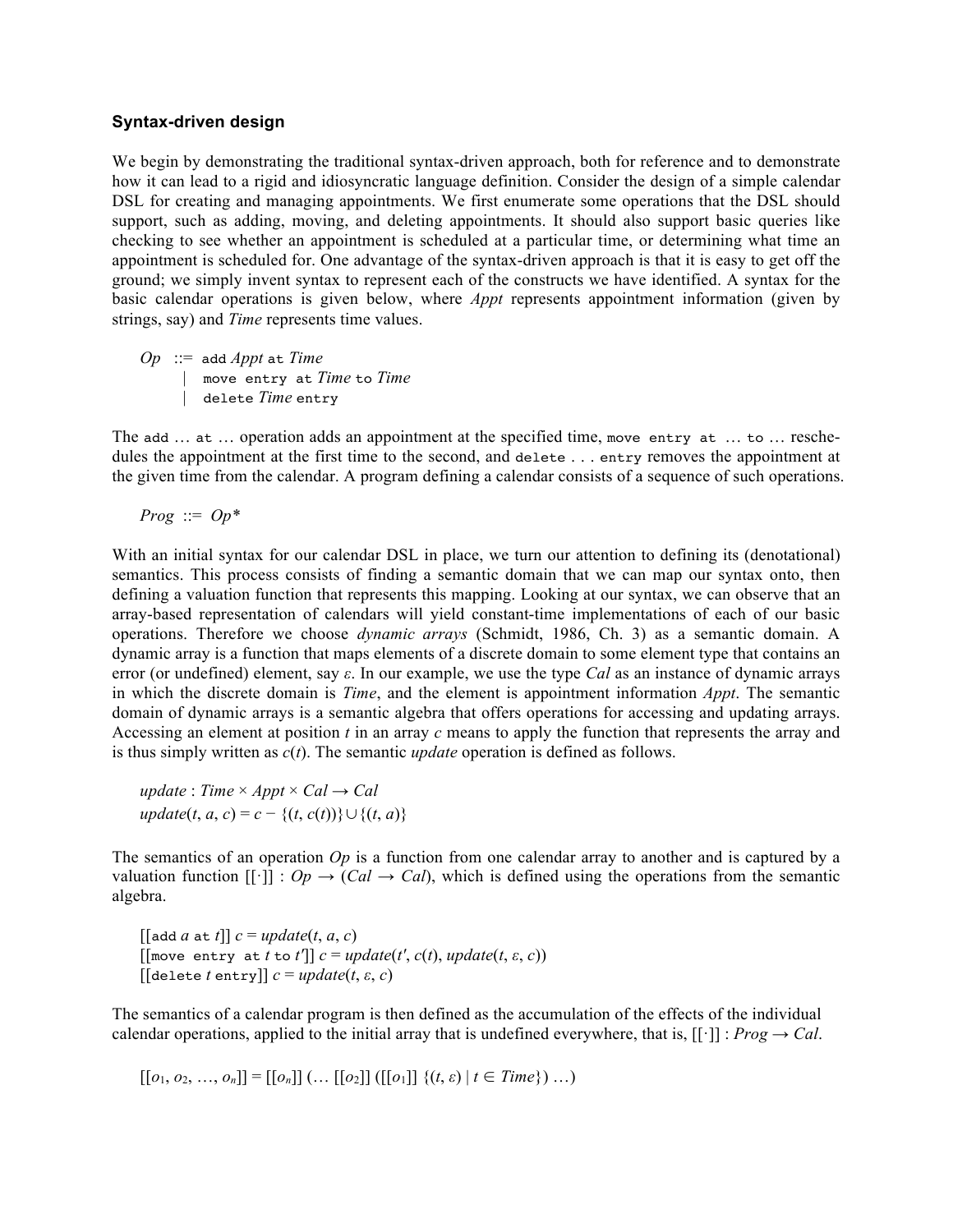The array representation works very well as a semantic domain for the syntax we have defined. It also supports the queries we identified at the start: checking whether an appointment is scheduled at a particular time is just an index into the calendar array, and looking up the scheduled time of an appointment is a linear search. Its weaknesses only become apparent as we extend the language with new syntax and functionality.

First, we consider an extension of the language with a notion of appointment lengths, which will allow us to more accurately determine whether a particular time is available. To do this, we add an extra value to the add construct, an integer representing the number of time slots the appointment will last.

$$
Op ::= add Appt at Time with length Int
$$
  
 
$$
\mid ...
$$

The semantics of the modified add operation can then be defined by assigning the appointment to each time slot in the calendar that the appointment occupies.

 $\left[\begin{bmatrix} \text{add } a \text{ at } t \text{ with } \text{ length } n \end{bmatrix} \right] c = update(t + n - 1, a, \dots \text{ update}(t + 1, a, \text{ update}(t, a, c)) \dots)$ 

Note that although we have not changed the structure of our semantic domain, its use is now sufficiently changed that we have to redefine the valuation function of both other operations in our DSL as well since one appointment now will generally occupy several array slots. In other words, this extension is not modular, requiring a complete redefinition of our DSL's semantics.

As a second example, consider the extension of the DSL to support overlapping appointments. Note that this extension can be supported perfectly well by our existing syntax, but not by the flat appointmentarray representation we have chosen as its semantic domain. We might update our semantic domain to support this feature by considering a calendar to be a time-indexed array of *lists* of appointments. Instead of directly assigning appointments to the array, our valuation function now adds and removes appointments from the list at each time slot. Again, this extension forces us to reconsider our semantics and completely redefine our valuation function.

That both of these seemingly minor extensions cannot be implemented in a modular way suggests that our initial calendar DSL was not very extensible. The problem lies mainly in our choice of semantic domain, which was chosen because it supported a nice and efficient implementation of our initial syntax. Ultimately, the semantic domain we choose has a profound impact on the quality of the language going forward—it gives terms in the language meaning, and so is the foundation on which the syntax is built. In the syntax-driven approach, this important decision is relegated to supporting an after-the-fact definition of some possibly idiosyncratic initial syntax.

#### **Semantics-driven design**

The semantics-driven approach begins instead with the identification of a small, compositional semantics core, then systematically equips it with syntax. We argue that considering the semantic domain of a language first leads to a more principled language design, in part, because it forces language designers to begin by carefully considering the *essence* of what their language represents. With the proper semantics basis, the language can be systematically extended with new syntax as new features are added.

It is of course still possible to identify a poor semantic domain when beginning with semantics, just as beginning with syntax does not doom one to a poor language design. The semantics-driven approach we describe in this chapter is not mechanical and still requires creativity and insight on the part of the DSL designer. It does, however, provide much-needed structure to the language design process, and emphasizes the importance of compositionality, reuse, and extensibility in DSL design.

Semantics-driven design is fundamentally incremental and domain-focused, while syntax-driven design is more monolithic and feature-focused. In the syntax-driven approach, designers begin by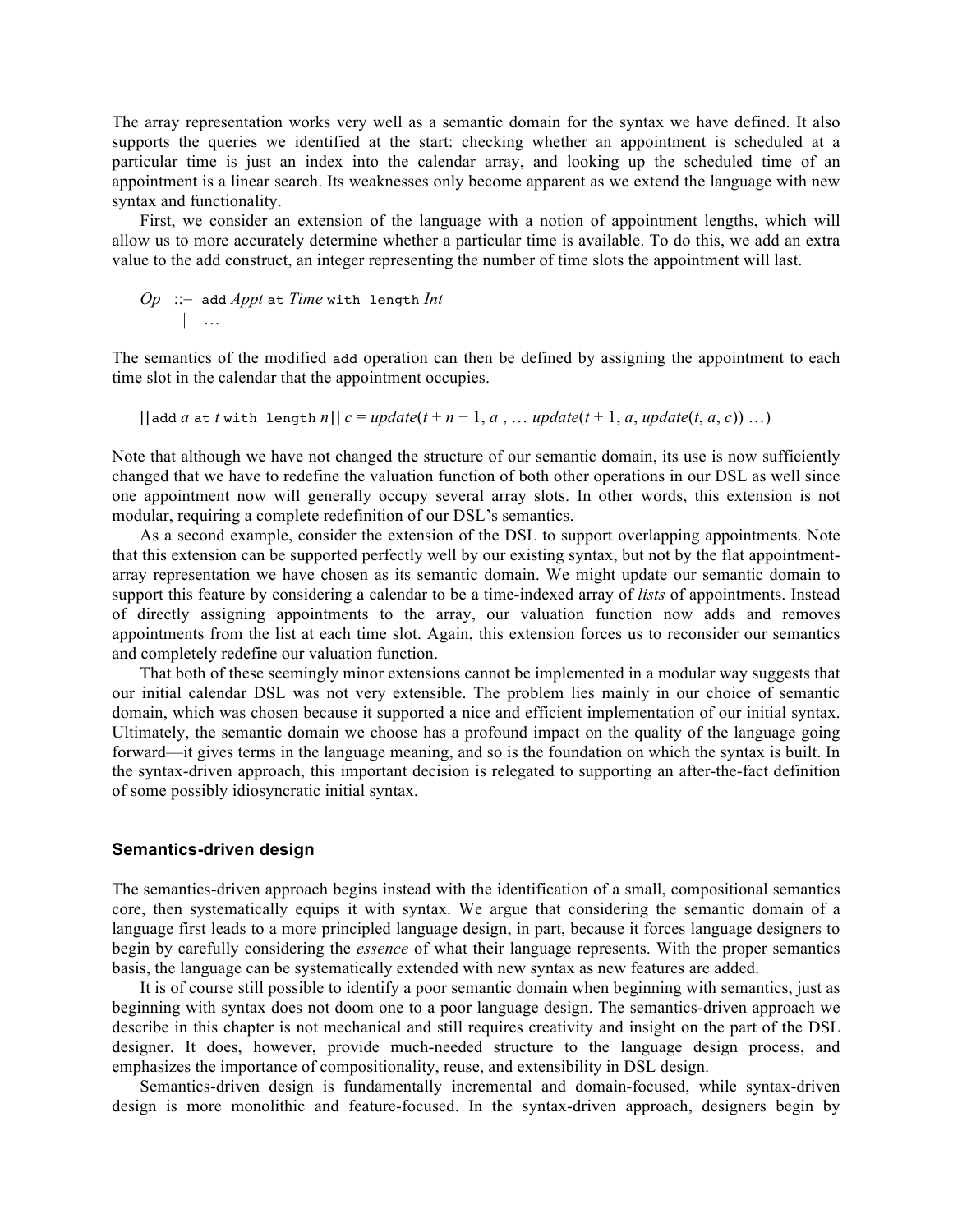anticipating use cases and inventing syntax to implement corresponding features. This is problematic since it is difficult to foresee all cases, leading to an incomplete syntax and idiosyncratic semantics that must be extended in an ad hoc way. In the semantics-driven approach, designers begin by trying to identify a more general representation of the domain, then extend this in a structured way to support specific features.

Semantics-driven language design is also a mostly compositional process that leads naturally to compositional languages. That is, bigger languages can be defined by systematically composing or extending existing smaller languages. This supports the incremental development of DSLs and promotes the reuse of small DSLs in larger ones. Moreover, it supports the decomposition of a DSL's domain into simpler subdomains, making it easier to reason about and identify good semantics domains. Compositionality also makes semantics-driven design less ad hoc than the traditional approach. Compositional development produces a clear account of the individual components of the language and how they are related, making the design easier to reuse, extend, and maintain. This process also produces, as a byproduct, a library of smaller DSLs that can be reused in future language designs. Compositionality is especially important in the context of DSLs since the final language must often be integrated with other languages and tools.

#### **Rest of this chapter**

Our research background is programming languages and functional programming, and we therefore approach and discuss the problem of DSL design from a different perspective than the majority of the chapters in this book. In the next section we take some time to describe the programming language view of DSLs and language design, and establish the terminology that will be used throughout the chapter. This will hopefully make the chapter accessible to as wide an audience as possible. We also introduce in this section the strongly-typed functional language Haskell (Peyton Jones, 2003) as a metalanguage for DSL design (Thompson, 2011).

In the third section we use these tools to describe semantics-driven DSL design in detail. We first present a high-level overview of the design process, then proceed by example, demonstrating the (re)design of the calendar DSL using the semantics-driven approach. We do this by first describing the process of decomposing and defining the semantic domain, which is followed by incrementally adding syntax.

The compositional nature of semantics-driven design leads to a view of the language design space in which languages are composed of smaller, mini-DSLs. The relationships of these mini-DSLs and the ways that they can be composed can be captured in *language operators*, which are discussed in the fourth section. The use of language operators supports a structured approach to language design and promotes language reuse.

In Related Work, we relate semantics-driven design to other language design strategies and also discuss other related work not discussed in the main body of the chapter. Conclusions will be presented in the final section.

#### **BACKGROUND**

Research on DSLs has been pursued mainly by two different communities: the modeling community and the programming languages (PL) community. Each brings a different background to the area and has developed its own specific views on DSLs. This often involves specialized terminology, a distinctive focus on particular goals, and consequently the use of different methods. Together these two approaches may provide deeper insights through a diversity of perspectives, but it also balkanizes the research area, making it harder for the different groups to talk to one another and potentially limiting progress in the field as a whole.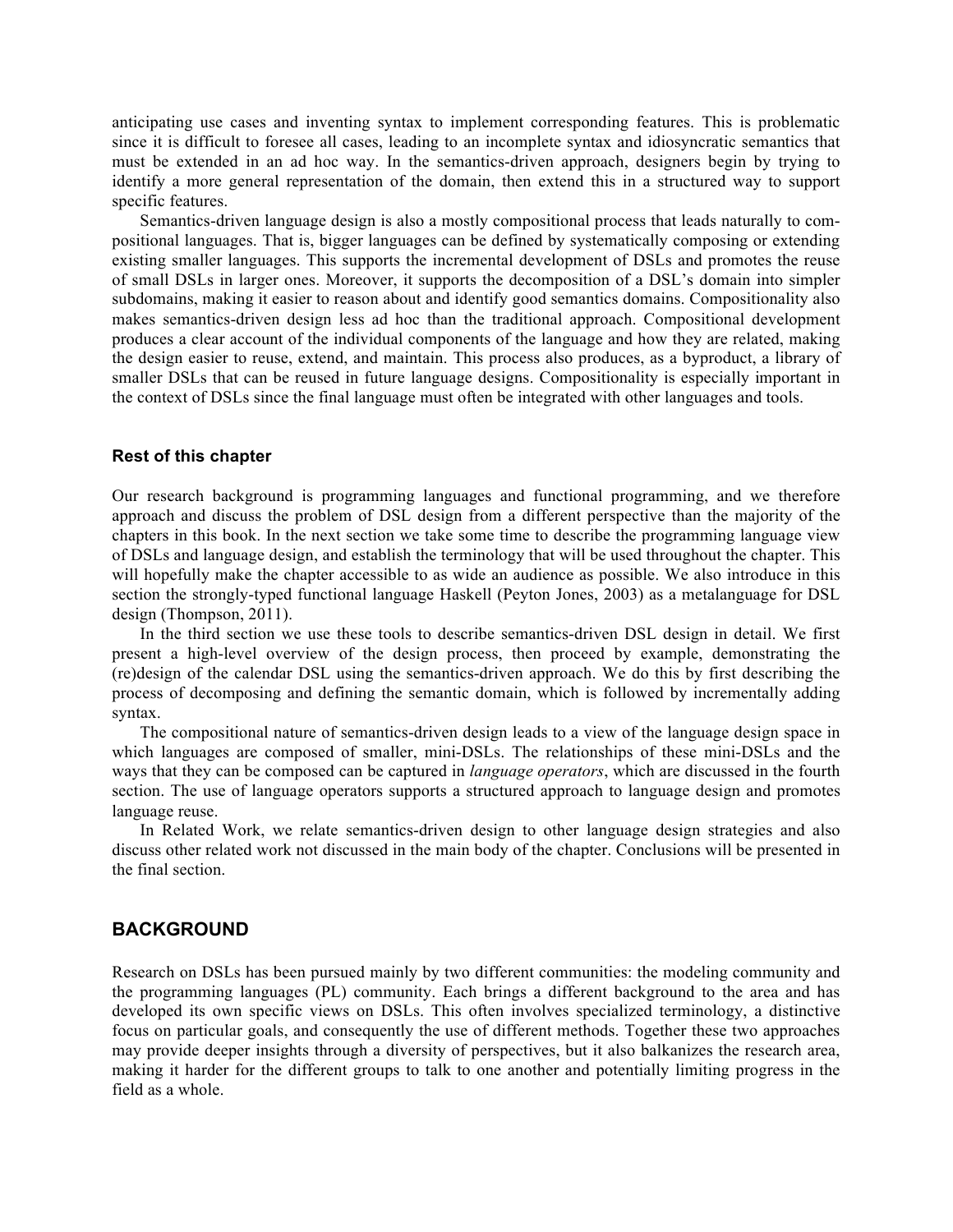The purpose of this section is to explain the basic elements of the PL approach to DSLs and to acquaint the reader with the corresponding terminology and methods. This is necessary since the modelbased view seems more dominant today—it is the view taken by Fowler (2010) and also the one found in most of the chapters in this book. This section will therefore explain the idiosyncrasies of the PL approach, in order to make this chapter accessible to a broader audience.

## **Language Structure of DSLs and the Role of Metalanguages**

The two major aspects of any language are its *syntax* and *semantics*. (Language pragmatics is also an important aspect, but is probably less relevant in the design phase of languages.) In the PL approach, the syntax of a DSL is usually described by a context-free grammar, rather than by a metamodel. The semantics can be defined in several different ways. Two widely used methods are operational (Pierce, 2002) and denotational (Mitchell, 1998) semantics. A denotational semantics (which we focus on here) consists of two parts: (1) the *semantic domain*, which is a collection of semantic values and operations, and (2) the *valuation function* (or just *valuation*), which is a mapping from the syntax to the semantic domain (Schmidt, 1986). A semantic domain is, in principle, very similar to the notion of a *semantic model* as described in (Fowler, 2010).

Except for purely theoretical treatments of languages, the syntax and semantics of a DSL are commonly expressed in terms of a programming language that effectively acts as a metalanguage with respect to the defined DSL. In this case, the DSL syntax and semantics are defined using constructs of the metalanguage. Exactly how this is done and which constructs are used depends not only on the chosen metalanguage, but also on the implementation style of the DSL. An *external* DSL is a standalone language, which is parsed and interpreted by the metalanguage. In contrast, an *internal* DSL exists within the metalanguage itself, using metalanguage constructs as DSL syntax directly. Internal DSLs are also called domain-specific *embedded* languages (DSELs) (Hudak, 1998) and can be further classified into two embedding styles, *deep* or *shallow*. This will be described in detail later and is also explained in Chapter 19.3 of Simon Thompson's book (2011).

The purpose of this section is not to give a comprehensive overview and comparison of all possible variations on this theme, but only to provide the necessary background and context for the particular language-based approach employed in this chapter. We will therefore consider in the following only internal DSLs (DSELs) and their denotational semantics. Moreover, we will describe the perspective from the point of view of a typed, functional metalanguage.

For concreteness, we use Haskell (Peyton Jones, 2003) as our metalanguage; it has a long tradition as a metalanguage and has been used extensively and successfully to define a wide range of DSLs. We discuss some examples of these in the Related Work section, and many other examples are listed in the Additional Reading section at the end of this chapter. However, much of the discussion applies also to other languages.

#### **Types as Semantic Domains**

The values of the semantic domain are naturally given by values of the metalanguage. These values are elements of predefined or user-defined types or data types, and these types therefore define the semantic domain of the DSEL. The meaning of a type such as Int is obvious, but the meaning of a data type might not be so widely known. A data type consists of a set of constructors that each have a name and zero or more argument types. For example, the following definition introduces a data type with three constructors for representing pictures containing lines and circles.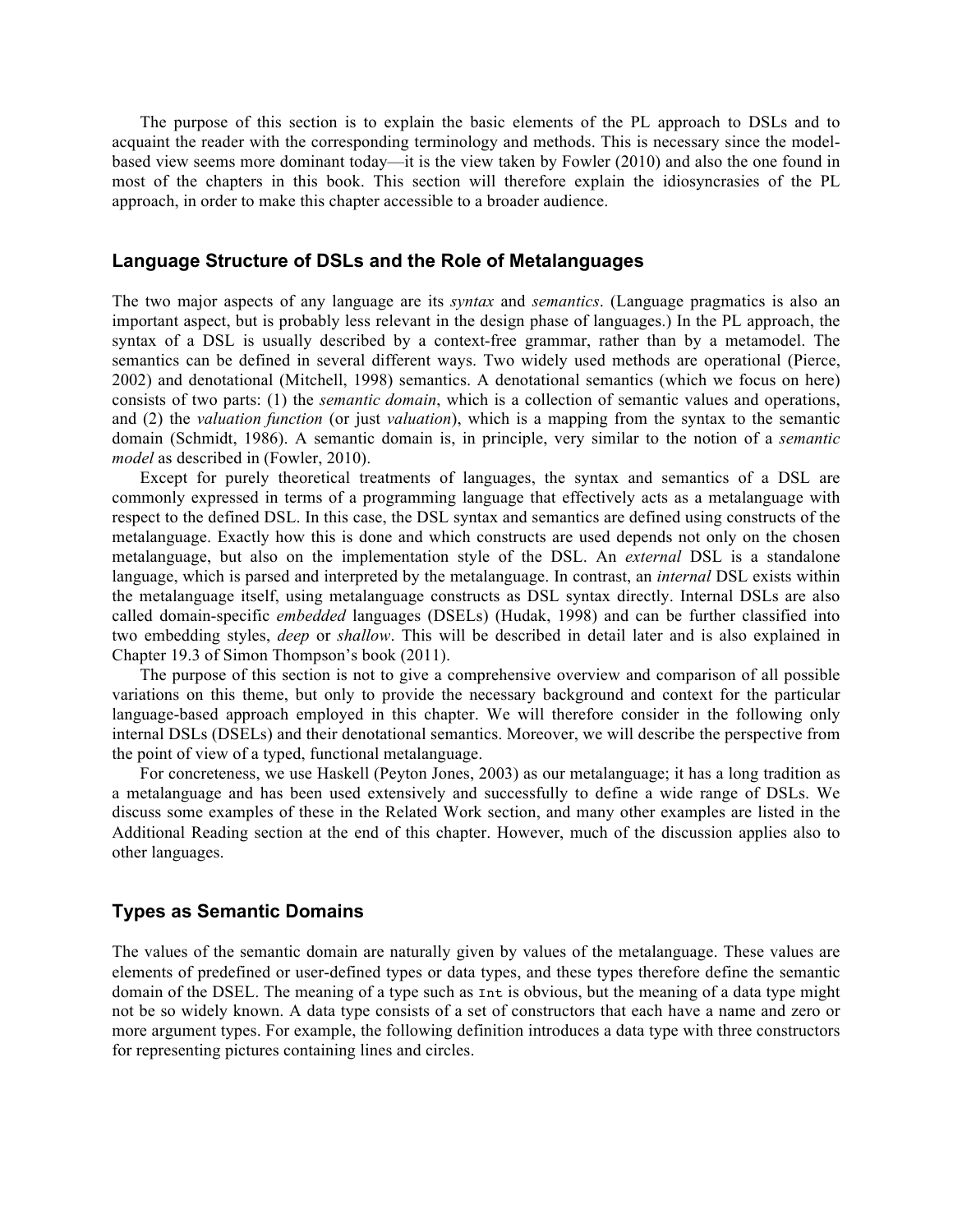```
type Point = (Int,Int)
data Pic = Line Point Point 
          | Circle Point Int
          | Pic :+: Pic
```
The type definition simply introduces a new name  $\phi$  point for the type of integer pairs. This type is used as an argument type in two of the constructor definitions. Each of the shown constructors takes values as indicated by the argument types and builds a value of type Pic. For example, the first constructor Line builds a picture consisting of a single straight-line segment given by two endpoints. The second constructor Circle builds a picture consisting of a circle with the given point value as center and the integer value as its radius. Finally, the symbolic infix constructor :+: builds a Pic value by overlaying two other pictures.

A semantic domain, such as Pic, together with its operations (Line, Circle, :+:, and the pairing operation of points) forms a *semantic algebra* (Schmidt, 1986). Below is an example semantic value (a value of the Pic data type) that represents a picture consisting of two concentric circles and an intersecting line.

```
ctr :: Point
ctr = (3, 2)pic :: Pic
pic = Line (1,0) (5,3) :+: Circle ctr 4 :+: Circle ctr 5
```
The definition consists of two smaller definitions. First, a point value is bound to a variable ctr. Second, a picture value is bound to pic, using ctr as the center for the two circles in the picture. The first line of each variable definition is optional and indicates the type of the defined variable (if omitted, it will be inferred by the type checker). The second line provides the definition of the variable.

Built-in and user-defined types and data types are employed as semantic domains in the definition of DSELs. The semantics of the DSEL is then given by a valuation from the syntax to the semantics domain. What this syntax looks like, and how this mapping is realized, depends on the embedding style of the DSL.

# **An Embedding-Dependent Notion of Syntax**

As mentioned above, internal DSLs can be either deeply or shallowly embedded (Thompson, 2011, Ch. 19.3). While semantic domains and semantic values are represented the same in either style of embedding, the representation of DSL syntax is quite different.

#### **Deep embedding**

In a deep embedding, the (abstract) syntax of a DSEL is represented explicitly by a data type. Each constructor represents a grammar production (that is, an operation) of the language, and its argument types correspond to nonterminals that occur on the right-hand side of the production. Constructors without arguments represent terminal symbols, and constructors with basic type arguments (such as  $Int$ ) form the link to the lexical syntax. The semantic domain of the represented language is captured by a separate (data) type, and some function sem acts as the valuation function, mapping syntactic values to semantic values.

Consider, for example, a DSL for describing pictures that contains commands for drawing lines and right triangles. The syntax for this DSL can be described by a context-free grammar. In the following,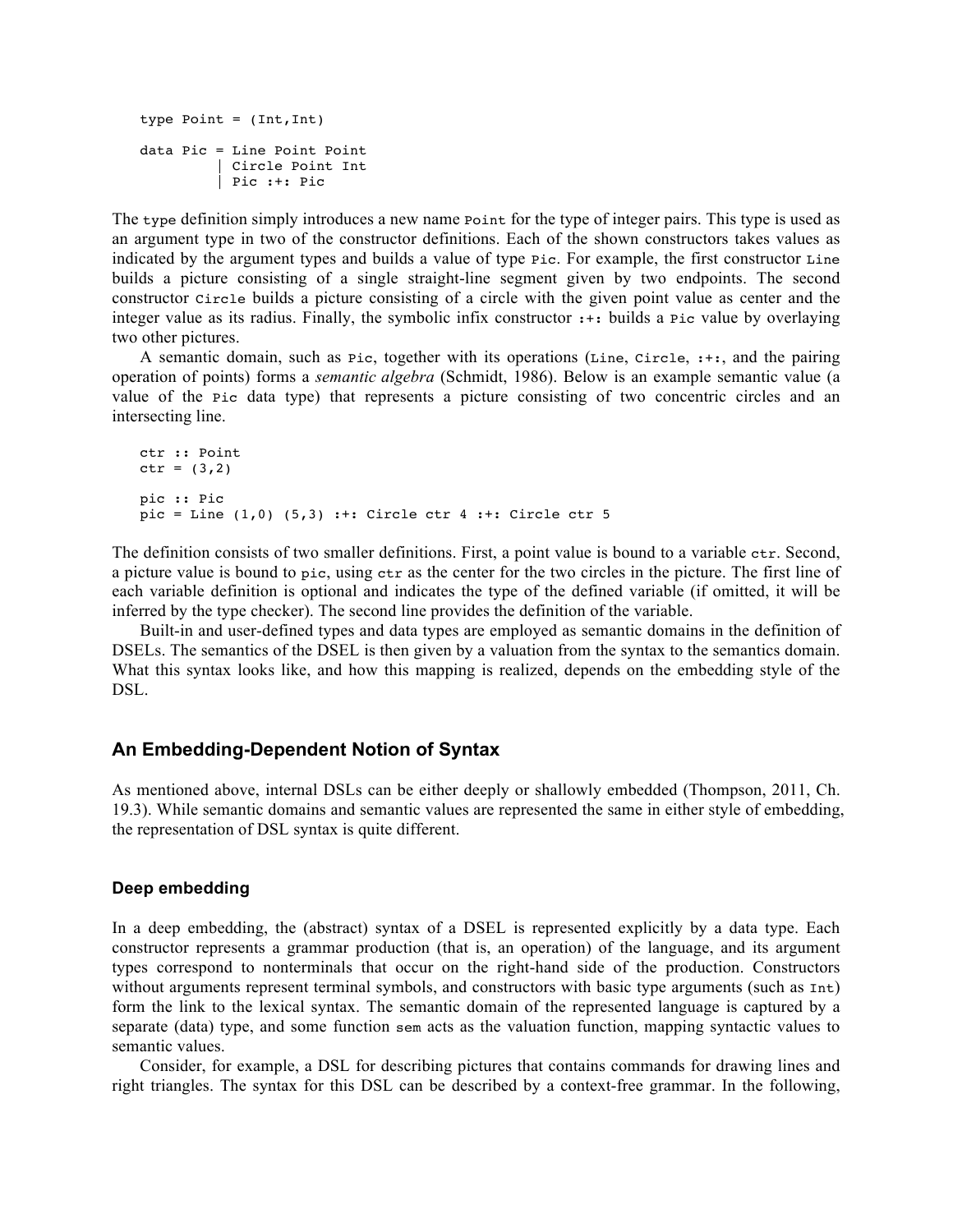*Cmd* is the non-terminal ranging over drawing commands, while *Point* and *Num* range over points and integers, respectively.

```
Cmd ::= line from Point to Point
       | triangle at Point width Num height Num
         | Cmd; Cmd
       | …
```
This grammar excerpt can be directly translated into the following data type.

```
data Cmd = Line' Point Point
          | Tri Point Int Int
          | Seq Cmd Cmd
```
The constructor  $\text{Line'}$  represents a line between the given points,<sup>1</sup> the constructor  $\text{Triangle }$  represents the triangle, and the constructor Seq represents the sequential composition of commands. Note how the argument types of the constructors mirror the nonterminals in the corresponding grammar productions. A constructor name together with its the argument types distills the essential components of a grammar production and omits keywords such as from or height. In this way, data types represent the *abstract* syntax of languages, rather than the concrete syntax.

To define the semantics of the picture language, we employ the data type Pic as the semantic domain, then define a valuation function sem. We define sem by equation, using pattern matching. Each equation maps a case of the syntax (a constructor of Cmd) onto a corresponding semantic value (of type Pic).

```
sem :: Cmd -> Pic
sem (Line' p1 p2) = Line p1 p2
sem (Tri p^e(x,y) w h) = Line p (x,y+h) :+: Line p (x+w,h) :+: Line (x,y+h) (x+w,y) sem (Seq d d') = sem d :+: sem d'
                          = sem d :+: sem d'
```
The first equation is trivial, directly mapping a syntactic line onto a semantic one. In the second equation we have used a so-called "as-pattern"  $p \notin (x,y)$  that matches the complete point value to p and at the same time matches the components of the pair to the variables  $x$  and  $y$ . The valuation maps a triangle to three lines that are combined into one Pic value using the overlay constructor. Finally, a sequence of drawing commands is mapped to an overlay of the corresponding Pic values obtained for the two commands.

#### **Shallow embedding**

In a shallow embedding, we do not define a data type for the syntax at all, but rather take the constructors of the semantic domain immediately as operations of the DSL. For example, in our picture-drawing DSEL we have as part of the semantic domain the constructor Line, which represents a semantic value and can thus be used directly as an operation of the DSL. If we are not satisfied with this syntax, we can always introduce a function definition to change the syntax.

Suppose we want the syntax to be closer to the concrete syntax given in the grammar, enforcing the use of keywords. We can define a function line that takes additional keyword arguments, as follows. First we define the keywords that we need as strings of the same name.

```
type KW = String
from = "from"
to = "to"
```
!!!!!!!!!!!!!!!!!!!!!!!!!!!!!!!!!!!!!!!!!!!!!!!!!!!!!!!

<sup>&</sup>lt;sup>1</sup> We cannot use the constructor name Line since it has been used already in the Pic data type.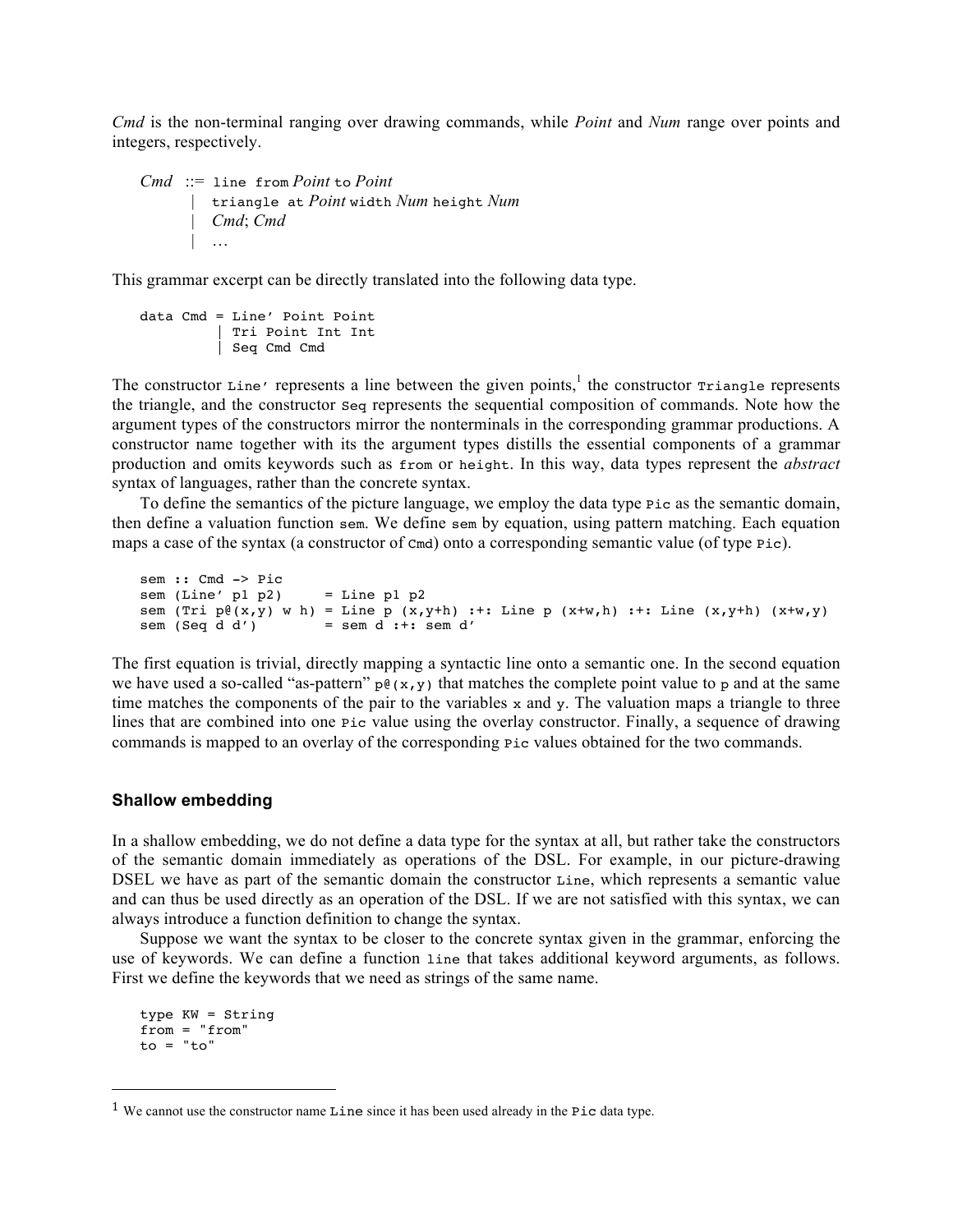| Language Aspect       |                      | Representation in Metalanguage |                         |                          |                                            |
|-----------------------|----------------------|--------------------------------|-------------------------|--------------------------|--------------------------------------------|
|                       |                      | Deep Embedding                 |                         | <b>Shallow Embedding</b> |                                            |
| syntax                |                      | data type                      | L                       | function LHS             | f pat $:: T$                               |
| program               | $p \in L$            | value                          | p :: L                  | expression               | p :: D                                     |
| semantic domain       | D                    | (data) type                    | D                       | (data) type              | D                                          |
| semantic value        | $v \in D$            | value                          | V :: D                  | value                    | v :: D                                     |
| valuation             | $[[\cdot]]: L \to D$ | function                       | sem $: L \rightarrow D$ | function RHS             | rhs :: D                                   |
| syntax<br>+ semantics | $(L, [[\cdot]])$     | data type<br>+ function        | (L,sem)                 | function                 | $f :: T \rightarrow D$<br>$f$ pat = $r$ hs |

Figure 1: *Summary of the language-based view of DSLs and the representation of internal DSLs within a typed, functional metalanguage.*

Then we extend the function definition for line to take additional KW arguments and check, using pattern matching, that the correct keywords have been used in a call of line.

```
line :: KW -> Point -> KW -> Point -> Pic
line "from" p "to" q = Line p q
line "to" p "from" q = Line q pline \angle \angle \angle \angle = error "Incorrect keyword!"
```
As illustrated in the function definition, it is very easy in this approach to extend the syntax on the fly, for example, with alternative orderings of arguments. (It is also easy to extend this definition to produce more elaborate error messages that report the incorrect keywords.) If we write a command for drawing a line we have to use the keywords from and to. If we do, a semantic Line value is produced correctly, if we don't, the function reports a syntax error.

> line from (1,1) to ctr Line (1,1) (3,2)  $>$  line to  $(1,1)$  to ctr \*\*\* Exception: Incorrect keyword!

In addition to the constructor names of the semantic domain (and potentially added syntactic sugar), we also introduce function definitions for those operations of the DSL that are not directly represented by constructors of the semantic domain. The operation for drawing triangles is such an example. The corresponding function definition looks as follows.

```
triangle :: Point -> Int -> Int -> Pic
triangle p\ell(x,y) w h = Line p (x,y+h) :+: Line p (x+w,h) :+: Line (x,y+h) (x+w,y)
```
As with the command for drawing lines, we could extend the above function definition by arguments representing keywords to enrich the concrete syntax.

The important observation here is that these function definitions are comprised of two parts that combine the definition of DSEL syntax *and* semantics. First, the function head, that is, the left-hand sides of the equations, with the name of the function and its argument patterns, defines the DSEL syntax. Second, the expressions on the right-hand sides of the equations define the semantics of that particular syntactic construct. Since we obtain different function definitions for different operations of the DSEL, the valuation function from syntactic elements to values in the semantic domain is spread across several function definitions.

A summary of the preceding discussion is presented in Figure 1.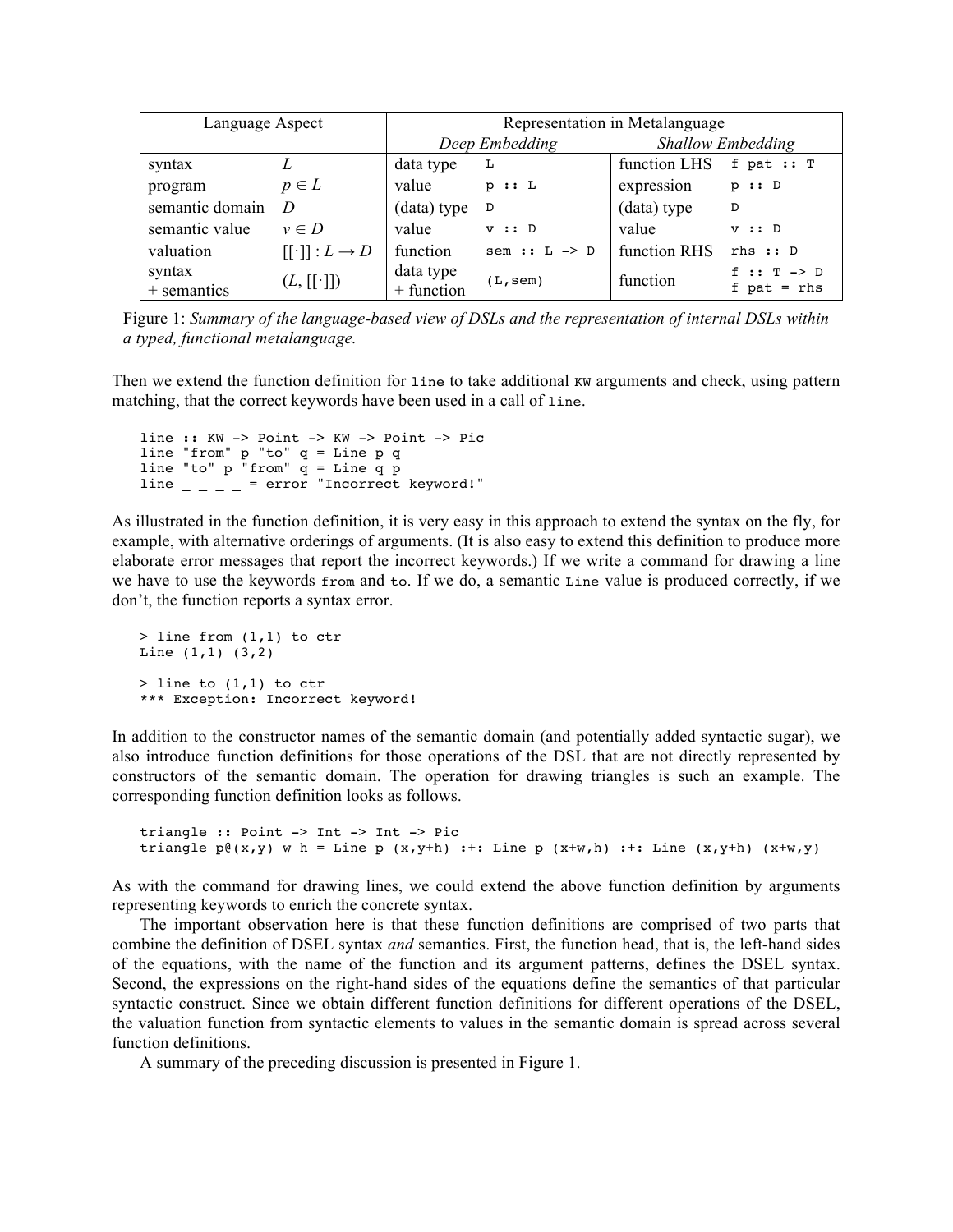# **Which Embedding for Semantics-Driven Design?**

The semantics-driven design process can be used with either implementation strategy, although there are many trade-offs involved. The biggest trade-off between the two embedding styles is in the dimension of extensibility. Deep embeddings directly support the addition of new semantic interpretations of the language. For example, we might want to perform some static analyses on our language or generate a visualization of the program. A new semantic interpretation can be added by simply identifying the type of the new semantic domain,  $D'$ , and writing a new valuation function that maps values of  $L$  onto values of D'. However, extending a deep embedding with new syntactic constructs is relatively difficult—not only must we extend the L data type with new constructors, but we must extend the definition of every function that manipulates or interprets L as well.

Conversely, adding new syntax to a shallow embedding is very easy—we just add a new function that generates a value of the semantic domain D. Adding new semantic interpretations, on the other hand, is much more difficult in a shallow embedding (and is often incorrectly described as impossible). In order to add a new interpretation onto a type  $D'$ , we must first extend the semantics domain of the language from  $D$ to the product of  $D$  and  $D'$ , then extend every syntactic function to produce values of this new type. We can then obtain the desired semantic interpretation by simple projections.<sup>2</sup>

We will use the shallow embedding strategy in this chapter since it supports a more incremental style of language development and more closely matches the compositional process described here. Semanticsdriven design forces us to carefully consider the semantic domain at the start, after which it remains relatively fixed while we incrementally extend the language with new syntax—this is exactly the strength of a shallow embedding. Syntactic flexibility is especially important during the early phases of semanticsdriven design, while the language is evolving rapidly. Once the syntax is relatively stable, if a deep embedding is desired, it can be obtained from a shallow embedding by identifying a minimal set of core syntactic constructs (operations implemented as functions), replacing these by a corresponding data type L, and merging the original function bodies into a new function implementing the valuation from L to D. The remaining, non-core syntax functions remain as syntactic sugar that produce values of the abstract syntax L.

# **THE SEMANTICS-DRIVEN DESIGN PROCESS**

!!!!!!!!!!!!!!!!!!!!!!!!!!!!!!!!!!!!!!!!!!!!!!!!!!!!!!!

In this section we will describe the semantics-driven design process in some detail. We will illustrate and discuss each step through the incremental development of a calendar DSL.

The semantics-driven design process consists of two major parts. The first part is concerned with the modeling of the semantic domain, which is based on the identification of basic semantic objects and their relationships. The second part consists of the design of the language's syntax, which is about finding good ways of constructing and combining elements of the semantic domain. Before delving into the details of semantics-driven design, however, we provide a high-level overview of the entire process. This will allow us to explain how concepts in the three involved realms—domain, language, and metalanguage—are related and combine to facilitate the semantics-driven design process.

<sup>&</sup>lt;sup>2</sup> Another strategy that is available in Haskell specifically is to overload functions using Haskell's type classes to produce different semantics (Carette et al., 2009).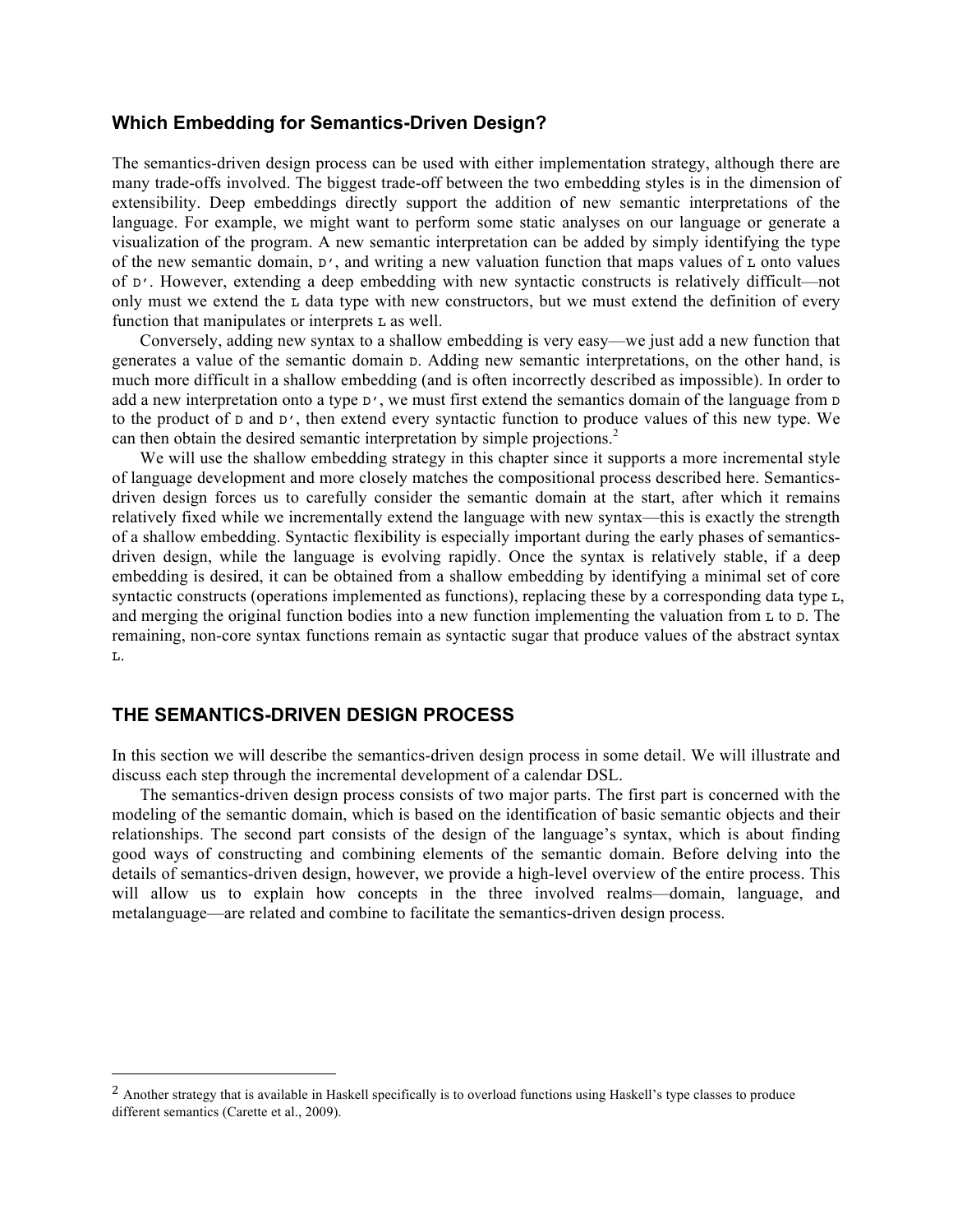

Figure 2: *Schematic illustration of the steps in the semantics-driven design process and their relationships. The two steps "Domain Decomposition" and "Domain Modeling" taken together comprise the Semantic Modeling part of the design process. The Syntactic Design step can be further distinguished as Inter- and Intra-DSL Syntax Design.*

## **Process Overview**

Semantics-driven design leads from a problem domain to a domain-specific language that is described, or implemented, by a metalanguage. The process consists of three major steps, which are illustrated in Figure 2.

The first step decomposes the problem domain into smaller subdomains and identifies the relationships between them. In Figure 2 we find two subdomains  $D_1$  and  $D_2$  and a relationship *R* between them. This decomposition determines the semantic domain of our DSL. This step happens completely within the problem realm. No metalanguage concepts are invoked yet.

The second step concerns the modeling of the decomposed semantic domain in the metalanguage. Each subdomain forms the basis of (that is, is the semantic domain for) a little language called a *micro DSL*. The identified relationships between subdomains are modeled as *language schemas*. In Figure 2 we observe that each domain  $D_i$  is modeled as a micro DSL  $L_i$  and that the relationship  $R$  is modeled as language schema *S*. This step takes the DSL design from the problem realm into the metalanguage realm. In terms of Haskell, domain modeling means to define types to represent the semantics domains of languages and type constructors to represent the semantic domains of language schemas.

These first two steps taken together comprise the *semantic design* part of the DSL design process. All decisions regarding the semantics of the DSL happen in this part, which will be illustrated with the help of an example in the next subsection on "Semantic Design".

The third step in the design process is the design of the syntax of the DSL. This step can also be broken down into two parts. Specifically, we can distinguish between the syntactic design of each micro DSL and the design of syntax that spans several of these micro DSLs, leading to constructs that build relationships between these elementary objects. We have not specifically illustrated the separate parts of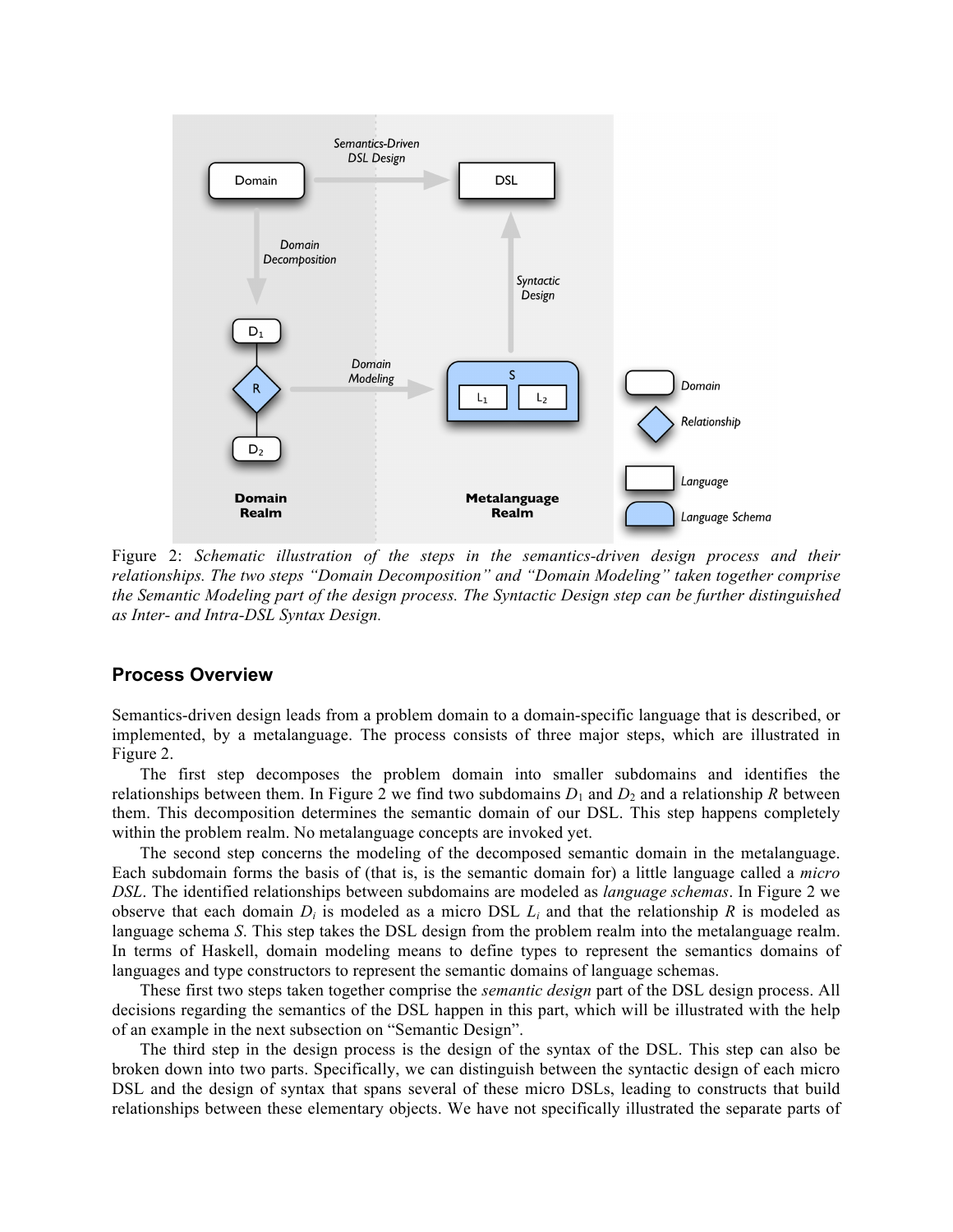syntactic design in Figure 2 since this happens completely within the metalanguage. We will talk about this in detail in the subsection on "Syntactic Design" and also discuss how the design of syntax is guided by the already defined semantics.

## **Semantic Design**

At the core of semantic design is the identification of the essential objects that the language must construct, refer to, and manipulate. This process consists of two parts: identifying and decomposing the semantic domain into smaller (sub)domains, then modeling each domain as a micro DSL within the metalanguage.

In the first part, each decomposition of a domain into subdomains can be described by an equation that shows the relationship between the decomposed domain and its subdomains. That is, a domain is modeled and decomposed by a set of equations of the following form.

$$
D_i = R_j(D_k,...)
$$

In the second part, these equations are directly translated into a set of type definitions. Each such definition forms the semantic basis for a micro DSL, and the relationships between the DSLs is captured through the application of type constructors that implement language schemas.

type  $L_i = S_i L_k ...$ 

In the following we will demonstrate and explain these two parts in detail.

#### **Domain identification and decomposition**

As an illustrative example, we consider again the design of a small calendar DSL. The existence of many competing calendar tools with different feature sets reveal that this is no trivial domain. That some calendar functionality is often performed by external tools (such as scheduling meetings with Doodle) suggests room for improvement.

To identify the domains involved in the language we first ask ourselves, what are the essential objects involved? The basic purpose of a calendar is to define (and remind of) appointments at particular times. We recognize two separate components in this description, "times" and "appointments". Each of these will be a subdomain of calendars, leading to two domain models and two micro DSLs in the subsequent steps.

Decomposing the calendar domain into these subdomains involves identifying the relationship between times and appointments in calendars. In this case, we observe that times are *mapped* to appointments. This mapping from the subdomain of times to that of appointments captures the essence of calendars. The mapping relationship corresponds on the language level to a language schema. A language schema represents a whole class of related languages and can be obtained from a language by parameterizing some of its parts. We can produce a language from a language schema by substituting languages for its parameters. The language schema for mapping one domain to another obviously has two parameters, representing the domain and range of the mapping.

In Haskell, we can represent the result of the domain identification and decomposition step with a simple type definition. In the following, the types Time and Appointment represent the subdomains we identified for the calendar application, while the two-parameter type constructor Map represents the language schema that relates them.

```
type Calendar = Map Time Appointment
```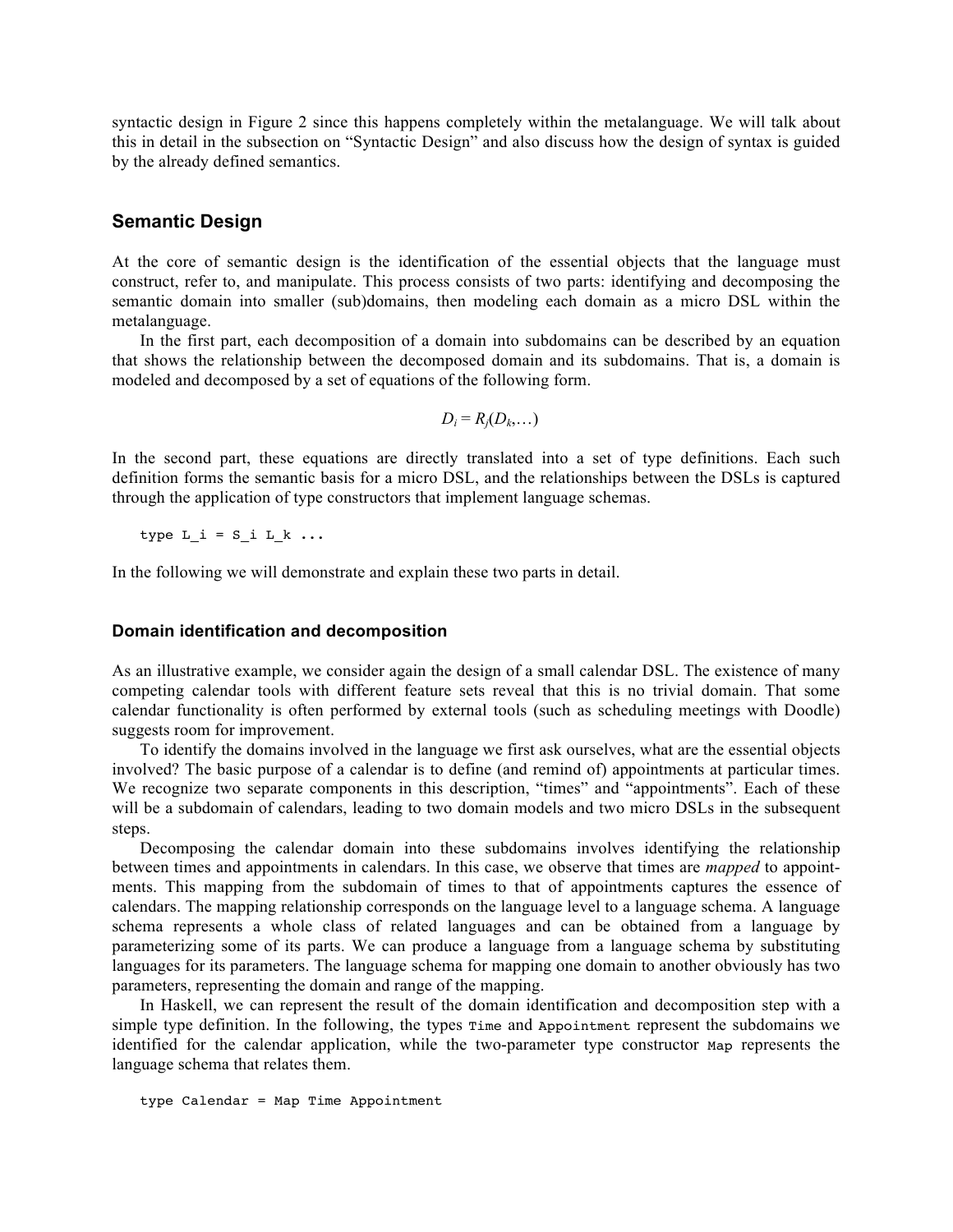The type Calendar represents the calendar DSL and is composed of the Time and Appointment micro DSLs.

Note that we can also leave some aspects of the domain parameterized, producing a class of related DSLs that can be instantiated for different subdomains; that is, we can define our DSL itself as a language schema. For example, suppose we want to define the semantic domain of a range of calendar DSLs that can work for many different types of appointments. We partially instantiate the Map language schema only with the subdomain for  $\text{Time}$ , defining a parameterized domain for calendars. This can be implemented in the metalanguage as follows.

type CalT a = Map Time a

We can produce the original calendar semantics by instantiating this schema as  $\text{caIT}\xspace$  Appointment.

Having identified and decomposed the domain of calendars, we recursively consider the Time subdomain. We quickly realize that clock time alone is not sufficient since we want to also be able to define appointments on different dates. We might choose an abstract representation of time that incorporates this information, like seconds since January 1, 1970, but this is not very evocative from a language perspective. Instead, we choose a compositional representation based on the above description—we want to define appointments in terms of a date and (clock) time, so we will decompose the domain on the lefthand side of the calendar mapping further into the subdomains of Date and Time. The relationship between these domains can be captured by a language schema with two parameters that represents pairs. In the metalanguage, we will use Haskell's special syntax (Date, Time) to represent the application of the pairing schema to the Date and Time subdomains, and define a new calendar language schema as follows.

type CalDT a = Map (Date,Time) a

This decomposition results in semantic values that are quite redundant, however. Whenever we schedule appointments on the same date, the corresponding Date value will be repeated in the semantics. As a solution, we will reconsider the decomposition of our semantic domain in order to factor out the redundancy. We do this by creating a new language schema for date-only calendars, CalD, that maps dates to an arbitrary domain. Then we compose the CalD and CalT schemas to produce a date calendar of time calendars; that is, a mapping from dates to a nested mapping from times to some appointment domain.

type CalD a = Map Date a type Cal  $a =$  CalD (CalT a)

This example demonstrates the compositional power of language schemas. We will consider Cal to be the primary decomposition of the calendar semantics domain going forward, although we will sometimes also refer to other calendar domains by their name in the metalanguage.

Note that we could also have chosen to compose calp and calf in the opposite order, producing a mapping first from time and then to date. Rather than localizing all appointments on the same date, this semantics would localize appointments at the same time (but on different dates). This would also serve to reduce redundancy, but violates the natural hierarchical structure of dates and times, and so does not seem to accurately reflect the meaning of a calendar.

Language schemas also provide a simple solution to the problem posed in the Introduction, of extending the language to incorporate a notion of appointment length. We can simply add a  $\tau$ ime value to each appointment by (partially) instantiating the Cal domain in the following way.

type CalL  $a = Cal$  (a, Time)

This defines a calendar domain in which each appointment is a pair of some arbitrary appointment value and a time value representing the length of the appointment. This extension is modular in the sense that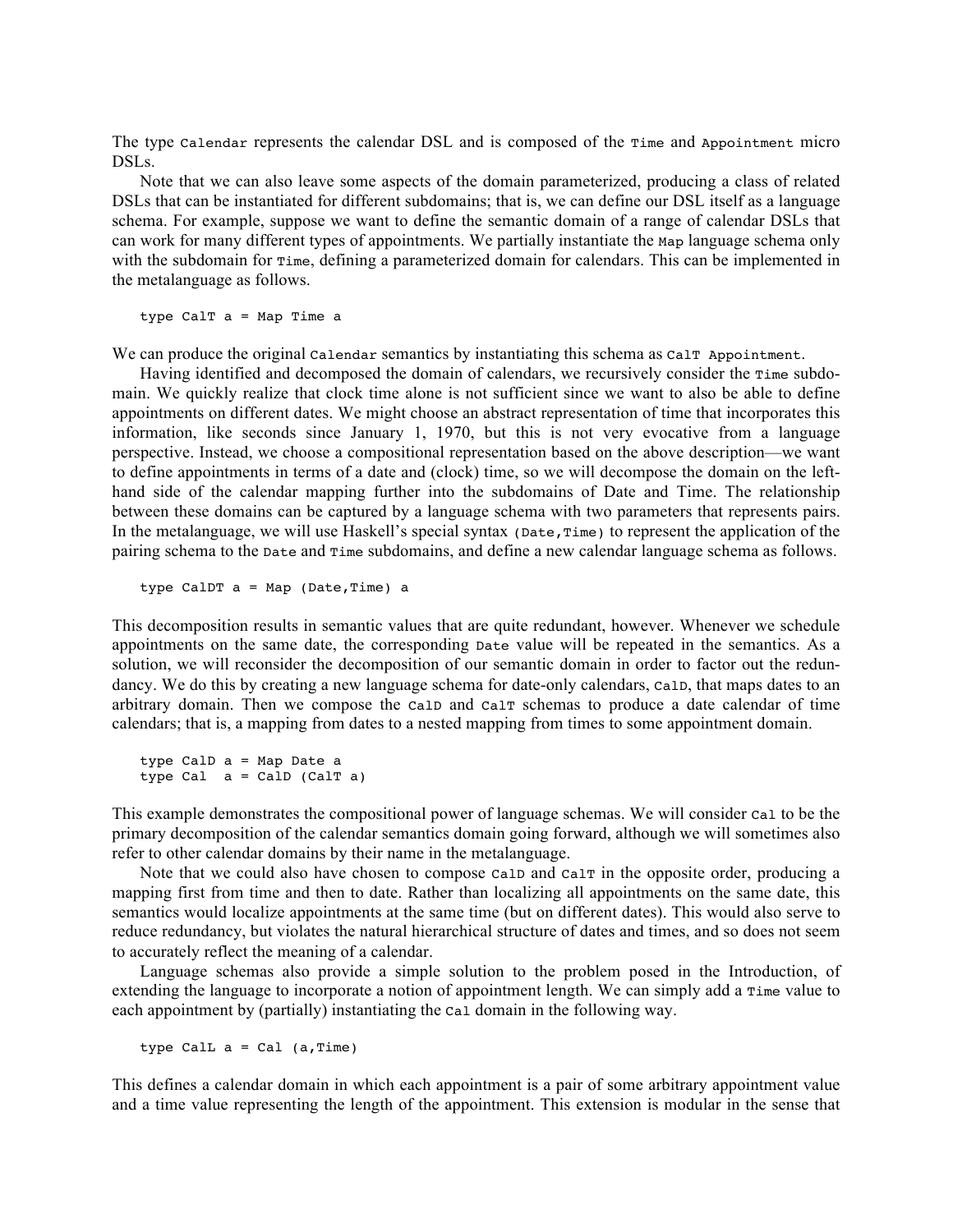the change to the semantic domain is localized, allowing us to directly reuse any syntax or operations that are polymorphic in the appointment subdomain (that is, that have types like Cal a). Recall that in the syntax-driven language from the Introduction, this extension led to an entirely new domain representation and forced changes to existing, unrelated parts of the language definition.

As the derivation of Cal demonstrates, identifying the best semantic domain is typically an iterative process. Although we present the steps linearly, often domain identification interacts with domain modeling, as the precise modeling of a semantic domain can lead to new insights about its decomposition.

## **Domain modeling**

Having identified the required domains and relationships for the calendar DSL, we can now start to model them, in detail, in our metalanguage. We begin with the Map language schema. Depending on the choice of metalanguage, generic language schemas might already exist in libraries.<sup>3</sup> Of course, if a required schema does not exist, or if we want more control over the representation, we have to define it ourselves. We employ the following definition. (Here and in the following we omit some Haskell-specific details, such as the definition of standard class instances.)

data Map a  $b = a :-> b |$  Map a b : &: Map a b

This definition provides two infix constructors to build maps, one for building individual associations  $(:-)$ , and one for composing two maps into a bigger map  $(:...)$ .

Next we consider the representation of our subdomains of Date and Time. A date consists of a month and a day, so we model the Date domain in the following straightforward way.<sup>4</sup>

```
data Month = Jan | Feb | Mar | Apr | May | Jun | Jul | Aug | Sep | Oct | Nov | Dec
type Day = Int
data Date = D Month Day
```
We model the  $\text{Time domain}$  in an equally obvious way.

```
type Hour = Int
type Minute = Int
data Time = T Hour Minute
```
That these definitions are so straightforward is a good thing. By simplifying the language design process through systematic decomposition, we make it less surprising and ad hoc and thus more comprehensible.

Note that we can consider both Date and Time to be composite domains. For example, we can decompose Time into the extremely simple domains of Hour and Minute. We combine these domains in Haskell within a data type, but if we wanted to make the decomposition explicit, we could instead use the pairing schema to model the domain as (Hour,Minute). We choose the given data type representation of Time because it allows us to enforce syntactic constraints with the Haskell type system. That is, we can define operations that take Time values as arguments and ensure that they can only be applied to times and not to arbitrary pairs of integers (as the pair representation would allow). It is not uncommon for aspects of the metalanguage to influence minor design decisions in this way.

Finally, in order to instantiate the Cal language schema and write actual calendar programs, we need to identify and model an appointment domain. We can imagine several more or less complicated representations that vary depending on the context and kinds of information we need to track. To keep the

!!!!!!!!!!!!!!!!!!!!!!!!!!!!!!!!!!!!!!!!!!!!!!!!!!!!!!!

<sup>&</sup>lt;sup>3</sup> For example, we could reuse Data.Map from the Haskell standard libraries.

<sup>&</sup>lt;sup>4</sup> We omit years from dates just for simplicity in this chapter.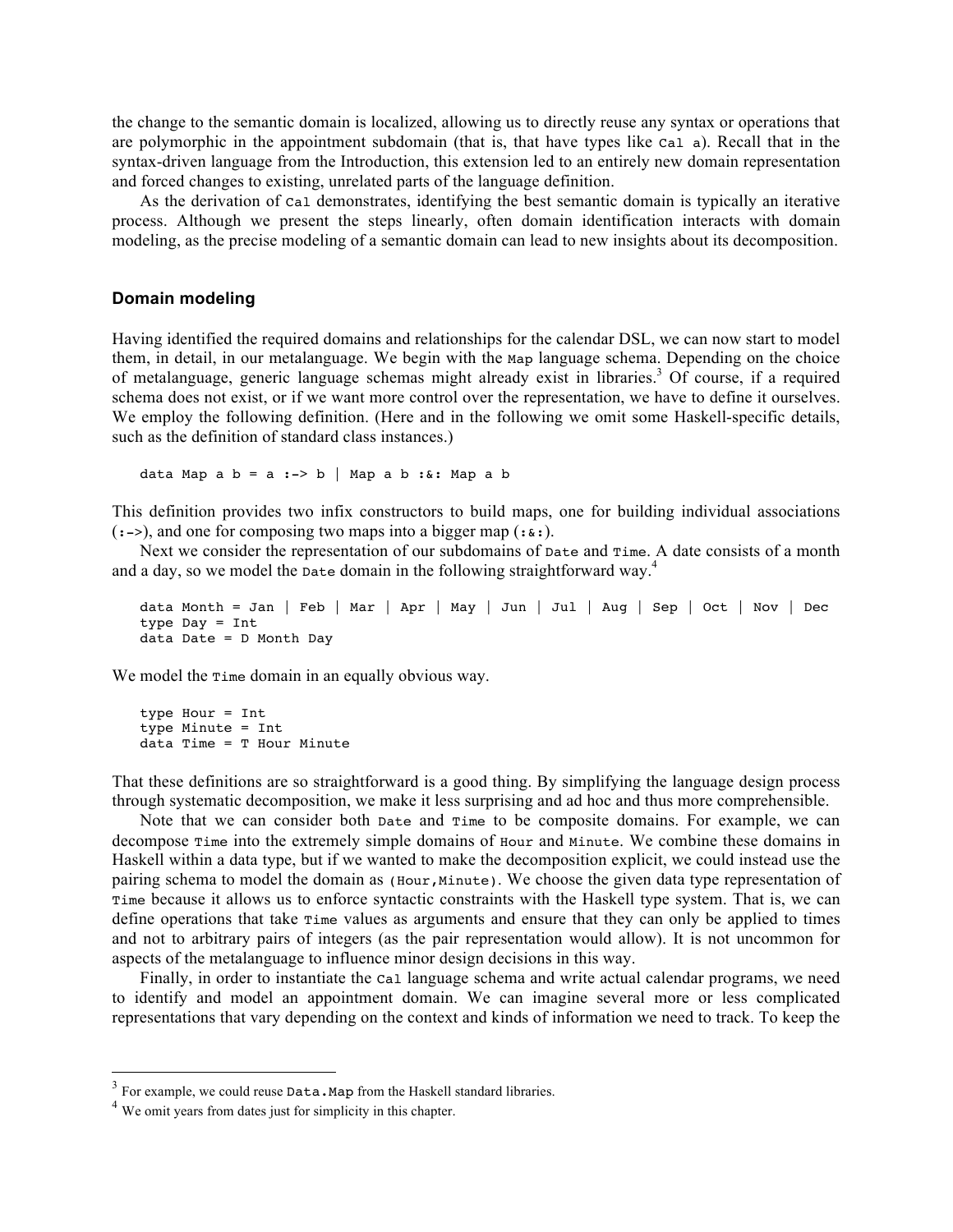discussion focused on more interesting aspects of the design, we assume appointments are given by plain strings and write our first program in the calendar DSL as follows.

week52 :: Cal String week52 = D Dec 30 :-> (T 8 0 :-> "Work") :&: D Dec 31 :-> (T 22 0 :-> "Party")

While we can express calendars by directly building semantic values in this way, it is not very convenient. The need to use the D and T constructors is annoying, and there is no way to directly express high-level concepts like repeating or relative appointments—entering such appointments manually is not only inconvenient but also error prone. Both of these shortcomings can be addressed by extending the DSL with new syntax.

#### **Syntactic Design**

Having realized a semantic core for our language, we now focus on building up its concrete syntax through the identification and implementation of new operations. Although we argue for designing the semantics first, this should not be misunderstood as devaluing the importance of syntax. On the contrary, the syntax of a language is extremely important. Good syntax has a significant impact on the usability of a language. Syntax can facilitate the expression of recurring patterns or templates, and be used to impose constraints on what can be expressed to help avoid erroneous programs.

Although each step of the semantics-driven design process provides feedback that may alter decisions made earlier, it is important that the design of syntax comes conceptually *after* the development of the semantics core. Adding new operations is an inherently ad hoc process since it is impossible to foresee all desired features and use cases. Building on a solid semantics core ensures that (1) these syntactic extensions are implemented in a consistent and principled way, and (2) the particular selection of operations does not fundamentally alter the expressiveness of the language. In a shallow embedding in Haskell, we can see that these two features are enforced by the fact that (1) all operations will be implemented as Haskell functions that produce values of the semantic domain, and (2) we can always build a value of the semantics domain directly, if a desired operation does not exist.

As we have seen in the previous section, given our choice of a shallow embedding in Haskell, the constructors of the data types Map, Date, and Time, which make up the semantic domain, serve directly as syntax in the DSL. Although these constructs are maximally expressive—they can obviously produce any calendar, date, or time captured by our semantic domain—they are also very nonspecific and low level. Through the addition of new operations, we can make the syntax more descriptive (and hence more usable and understandable) and raise the level of abstraction with new high-level operations that produce complex combinations of the low-level constructors.

One of the biggest advantages of the semantics-driven process is that it decomposes the difficult task of designing a DSL into several smaller and more manageable subproblems. At the level of semantic domains, as we saw in the previous sections, this process is completely modular: we identified the subdomains, decomposed the problem, and then tackled each one separately. We can perform a similar decomposition by subdomains at the syntactic level, developing syntax for the reusable micro DSLs for dates and times. However, we will also want syntax that spans and *integrates* multiple subdomains within the larger domain of calendars.

In the rest of this section, we will demonstrate the design and structured implementation of both syntactic levels. First, we develop the micro DSLs for dates and times. Then we develop syntax that integrates these languages into the larger calendar DSL.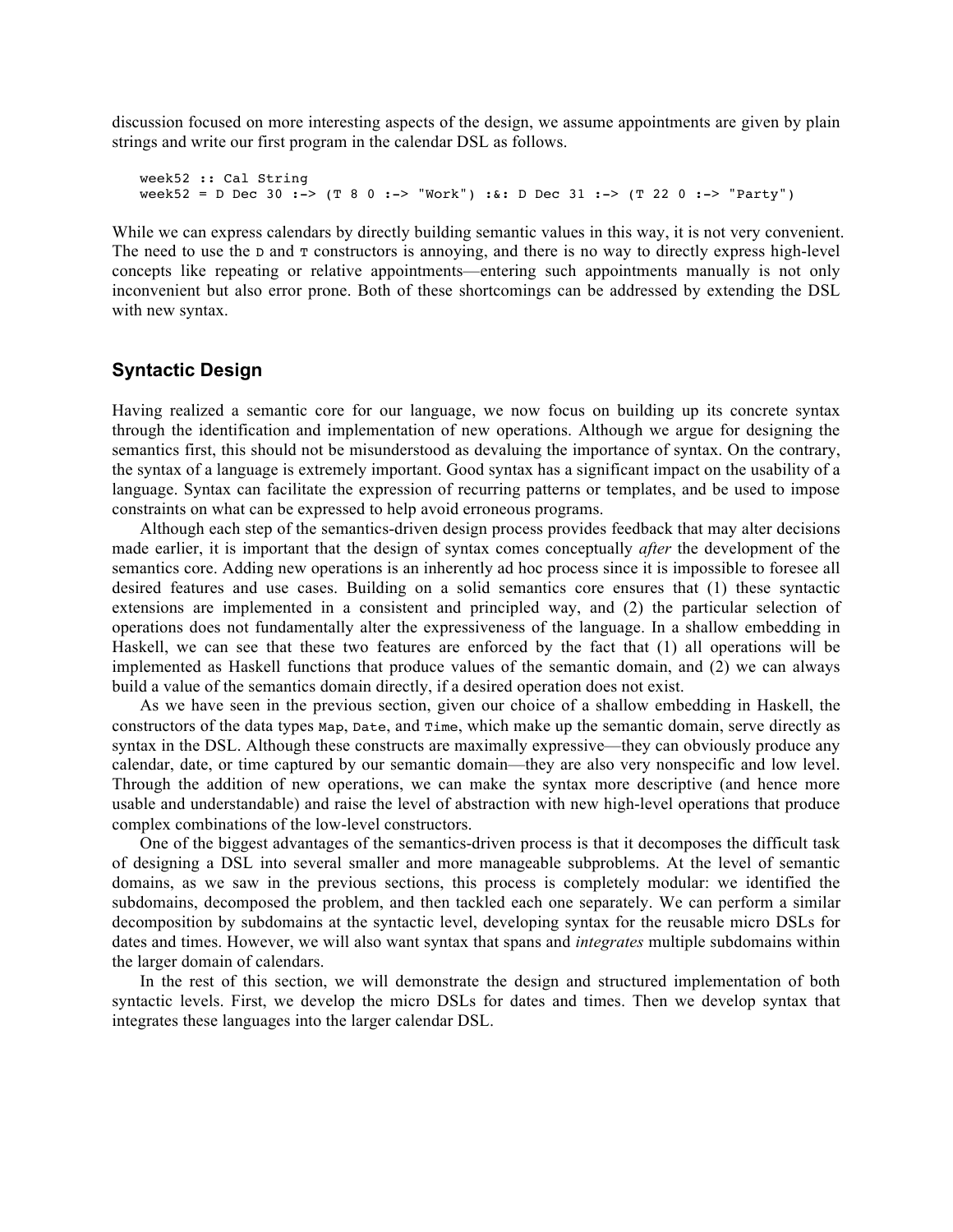#### **Micro DSL syntax**

Syntax that is specific to a particular subdomain is modular in the sense that, combined with its semantic domain, it forms a micro DSL that can be reused in other, completely unrelated languages. Therefore, throughout the syntax development process, it is important to identify which subdomains new operations affect and associate the syntax accordingly. In Haskell, our new operations are implemented as functions, so determining the affected domains is as simple as examining their types.

When working with DSLs in Haskell, one of simplest, yet often tremendously useful syntactic extensions is the introduction of so-called *smart constructors*. These are values or functions that supply constructors of a data type with some or all of their arguments. For example, in the Date micro DSL, we can introduce a function for each month as follows.

```
[jan,feb,mar,apr,may,jun,jul,aug,sep,oct,nov,dec] = map D [Jan .. Dec]
```
With these smart constructors we can now build dates more conveniently. For example, we can write more shortly dec 31 for D Dec 31, hiding the D constructor of the Date data type. In addition, we can introduce all kinds of functions for constructing, say lists of individual dates (for example, the federal holidays) or ranges of dates. We can define addition or subtraction of dates or, if we had the year information, a weekday predicate or filter. The decision of which operations to define depends, of course, on the requirements of the concrete application.

For the Time DSL we define several similar operations as Haskell smart constructors. The hours operation *specializes* the more general  $\tau$  constructor and is used for producing times on the hour. The am and pm operations add support for 12-hour clocks by translating their arguments into 24-hour time.

```
hours h = T h 0am h = hours hpm h = hours (h+12)
```
Finally, we add operations before and after that support the definition of relative times by adding and subtracting times from each other.

```
before t t' = t'-tafter t t' = t'+t
```
We also add another specializing operation mins that produces a  $\pi$ ime value containing only minutes, useful for computing relatives times.

 $mins m = T 0 m$ 

A nice feature of Haskell as a metalanguage is that it offers a fairly high degree of syntactic flexibility for the development of DSLs. As an example of this, the above operations for expressing relative times are intended to be used infix, such as hours 3 'after' pm 2 which produces a time corresponding to three hours after 2pm, or  $T \sim 17$  0. Ideally we would refine this even further to make the hours, mins, am, and pm operations postfix. Okasaki (2002) demonstrates how such an effect can be achieved in Haskell.

The very small amount of subdomain-specific syntax provided here for our two micro DSLs is by no means comprehensive. But since the semantics-driven approach and our shallow embedding in Haskell directly support the incremental and compositional extension of languages with new syntax, this is not a problem. We can just add new operations to the languages later, as needed. This syntax is also necessarily still quite low-level since the domains themselves are very constrained. In the next step we will encounter more complex operations by considering operations that integrate multiple semantic subdomains.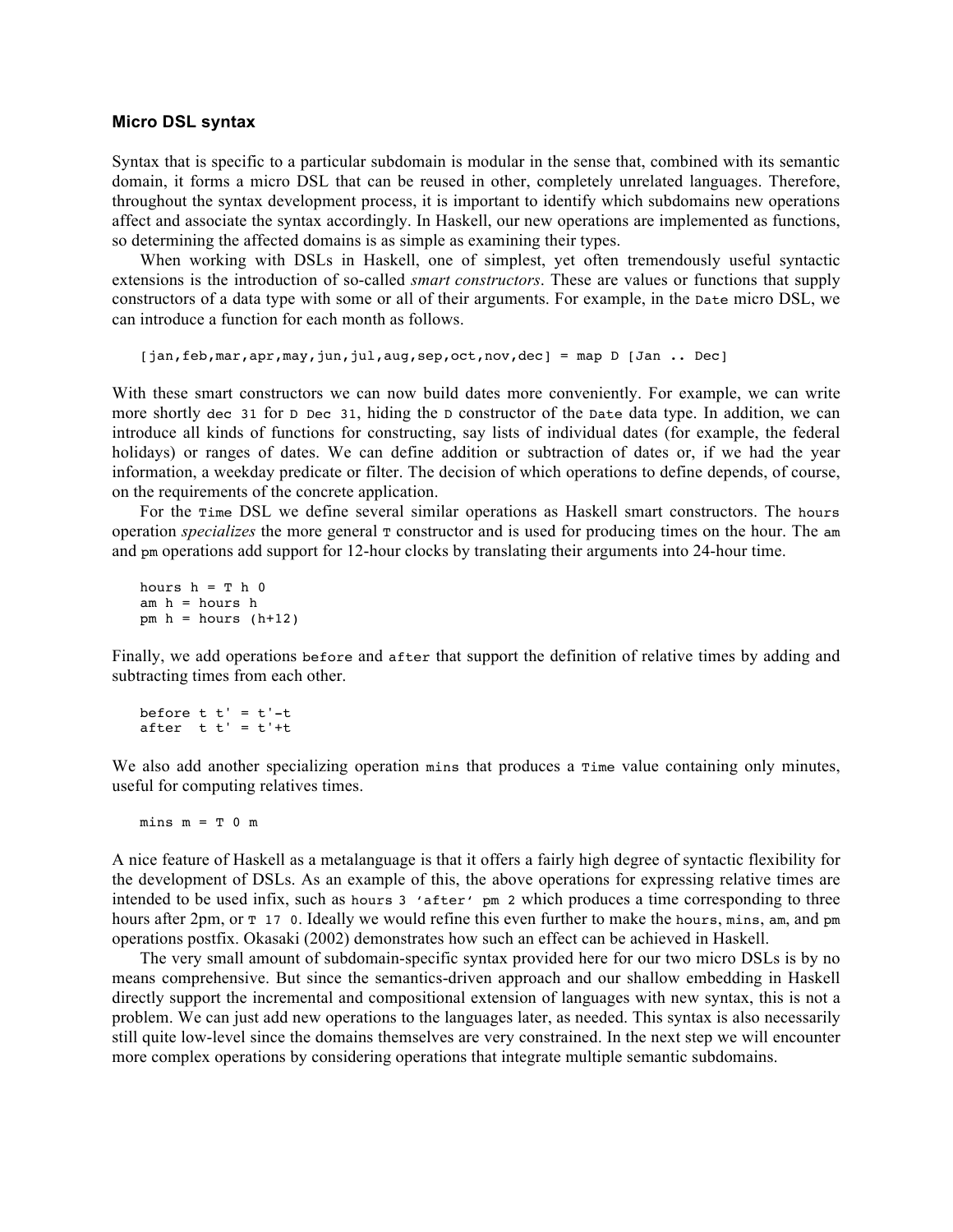#### **Domain integration syntax**

Syntax that associates or combines multiple subdomains is necessarily less modular than the micro DSLs developed in the previous step. Domain integration syntax represents higher-level operations associated with larger DSLs that are made up of multiple subdomains. The compositional design of semantics-driven DSLs means that such syntax can also easily be developed for the solution of some particular problem.

For the purposes of this section it will be useful to separate the notion of *schedules* and *calendars*. In fact, we have already defined the corresponding semantic domain of schedules—mappings from clock times to appointments—as the calT language schema. The cal language schema can then be equivalently defined as a mapping from dates to schedules.

```
type Sched a = CalT a
type Cal a = Map Date (Sched a)
```
The most fundamental example of domain integration syntax in the calendar DSL is the mapping operator  $:->$ . In the context of schedules, this operator integrates the domain of  $\tau$ ime with the parameterized appointment domain a, bringing them into the domain of schedules. In the context of calendars, the operator integrates the Date and Sched a domains into calendars.

As a higher-level example, consider an operation wakeAt that captures the schedule of a morning routine. This is something we might want to add to a calendar regularly if we're either especially disciplined or forgetful. The argument to this operation is the time to wake up and the result is a schedule.

```
wakeAt :: Time -> Sched String
wakeAt t = t :-> "Shower" :&: mins 20 `after` t :-> "Breakfast"
```
So wakeAt (hours 7) would produce the following schedule.

```
T 7 0 :-> "Shower" :&: T 7 20 :-> "Breakfast"
```
The type of the wakeAt function reveals that the operation integrates times into schedules. We can combine this schedule with a date to produce a calendar using the  $\cdot$ -> operator, for example jan 1  $\cdot$ -> wakeAt (pm 1).

Now, suppose we want to define a schedule that repeats indefinitely. Since we represent calendar domains as explicit mappings, this may seem at first impossible. But this is another case where the specifics of our metalanguage can influence the design of our DSL. Lazy evaluation in Haskell allows us to define such an operation by enumerating the infinite stream of dates and mapping each one to a schedule as follows.<sup>5</sup>

```
everyDay :: Date -> Sched a -> Cal a
everyDay d s = map (:-> s) [d..]
```
For example, if you join the military on October 10th, you might write:

oct 11 `everyDay` wakeAt (hours 4)

This very high-level operation demonstrates just how far you can get with a simple semantics core and a sufficiently powerful metalanguage.

So far all of our operations have concerned the construction of calendars and schedules. Of course, we can also define operations that modify them. Below is an operation move  $f$  t that reschedules any

 $<sup>5</sup>$  Note that without an associated year value the stream of dates is actually cyclical.</sup>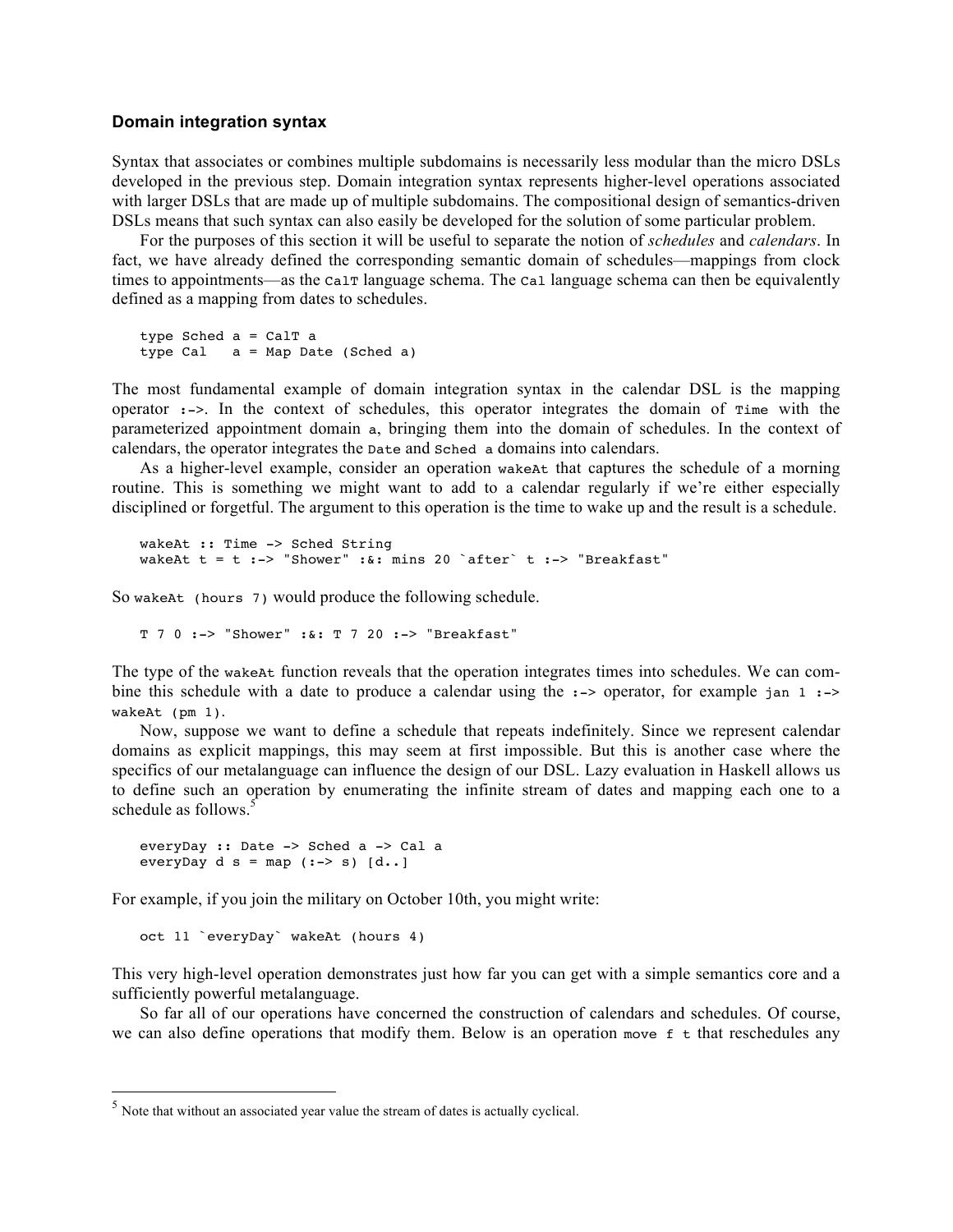appointments from time  $f$  to time  $f$ . The first case propagates the move operation into subschedules, while the second changes the time of a mapping if it is scheduled for time f.

move :: Time -> Time -> Sched a -> Sched a move  $f \t l \t i^* \t i^* = m$ ove  $f \t l \t i^* \t i^*$  move  $f \t r$ move f t  $m\theta(u \div a) = if f == u$  then t :-> a else m

To demonstrate, the following DSL program defines a schedule with two events, then reschedules one of them, resulting in the new calendar  $\tau$  12 0 :-> "Lunch" :  $\&$  :  $T$  14 0 :-> "Meeting".

busyDay = T 12 0 :-> "Lunch" :  $\&$  : T 13 0 :-> "Meeting"  $longLunch = move (pm 1) (pm 2) busyDay$ 

Note that we could reuse in the move operation the syntactic keyword trick demonstrated earlier. By including additional keywords, like from and to, we might make the operation's concrete syntax more evocative.

## **COMPOSITIONALITY AND LANGUAGE OPERATORS**

The principle of compositionality says that the meaning of a sentence or expression is given by its structure and the meaning of its parts. This idea has a long tradition, and some of its roots can be traced back to Frege's context principle (1884). The notion of compositionality can be formalized, for example, by stipulating a homomorphism between the syntax of the language and its semantic domain (Montague, 1970).

The principle of compositionality is at work twice in the semantics-driven design process. First, the *decomposition* of domains into subdomains and their relationships *assumes* a compositional structure in the domain to be modeled. Second, the *composition* of a DSL out of several micro DSLs *exploits* the compositionality in the application of language schemas.

The second instance of compositionality brings us to the notion of *language operators*. A language operator takes one or more languages and produces a new language, either through the composition of several micro DSLs, or through the incremental addition of syntax. In terms of Haskell, a DSL is represented by a set of Haskell definitions (a Haskell program), so a language operator that transforms one DSL into another becomes effectively a Haskell metaprogram. Note that language operators usually cannot be expressed directly in the metalanguage. Instead they are given by high-level descriptions of changes to the DSL representation. In our previous work (2011) we have provided descriptions of language operators as transformation patterns of Haskell programs. This helps us understand the representation of DSLs in Haskell and also illustrates the concrete steps required to do semantics-driven DSL development in Haskell. In this section we will focus on the specific role that some of these operators play in the semantics-driven language design process.

#### **Syntactic vs. Semantic Language Operators**

In general, language operators can apply either to the syntax or the semantics of the involved languages. Since the syntax of a DSL is given in our approach through data constructors and function definitions, syntactic language operators will add, remove, or change these constructs. Likewise, semantic language operators will involve adding, removing, or changing type definitions.

In the previous section we saw several examples of syntactic extension through the addition of new function definitions. We can also extend the scope of existing operations in the DSL by applying another language operator that parameterizes an existing operation. For example, we could add a new parameter for minutes to the pm function. Other language operators include the inverse operations of removing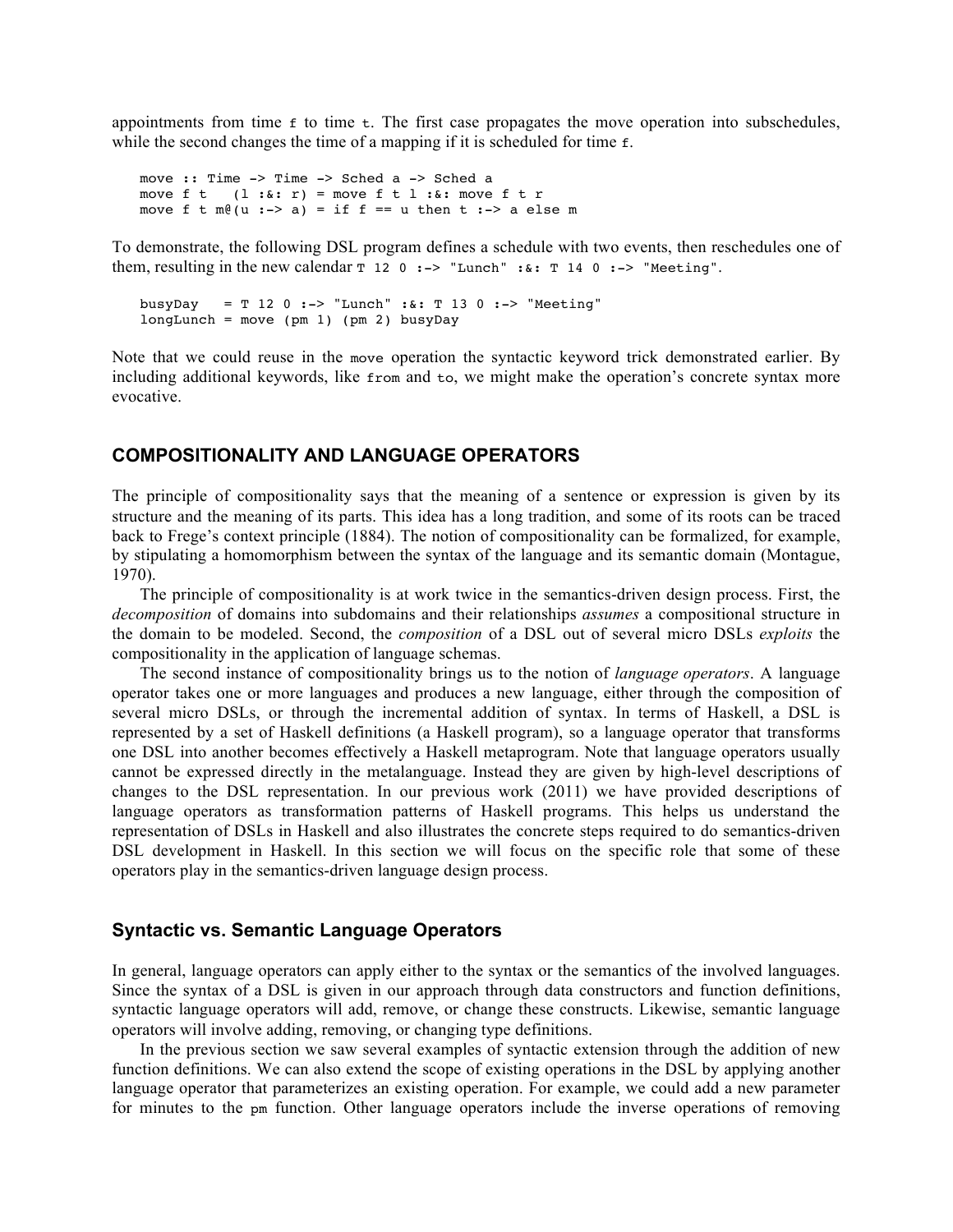function definitions to eliminate the corresponding syntax, and removing a parameter to reduce the scope of, or *specialize* an operation. The hours operation in the Time micro DSL is an example of a nondestructive specialization of the  $\tau$  operation for constructing times. Instead of removing the minutes parameter of  $\tau$  directly, we added a new function that hid it.

In general, the application of syntactic language operators, in the semantics-driven approach, is *guided* by the semantics. This is because the functions that implement specific syntax have to produce values of the semantic domain. Since, in Haskell, semantic domains are represented by types, the definition of new syntax is in some sense type directed. For example, the definition of the syntactic operation wakeAt has to employ the constructors of Map since it must build a value of type Sched String.

## **First-Order vs. Higher-Order Language Operators**

In addition to the distinction between syntactic and semantic language operators, we can also distinguish between first- and higher-order language operators. A *first-order language operator* takes one or more languages and produces a new language, while a *higher-order language operator* takes other language operators as inputs or/and produces them as outputs.

First-order language operators directly change the representation of a DSL in the metalanguage. This can take quite different forms. For example, the addition of a function or data constructor extends the represented language by a new operation. Similarly, we can extend an existing language operation by adding a new argument to the function (or constructor) that represents that operation. We can also add whole languages by adding new data types; this is often a preparatory step to combine the language with others into a bigger language. And we can rename types, functions, and constructors. Each of these operators have natural inverse operations, for example, removing functions/constructors or their arguments, which amounts to the removal or restriction of the operation, respectively. We can similarly remove data types to eliminate whole micro DSLs. Renaming is its own inverse operation.

Most first-order operations can be composed to form other, more complicated language operations. For example, the merging of two languages  $\text{L}$  and  $\text{L}'$  into one involves adding (some of) the constructors from one data type, say L', to the other one, L, plus changing the argument types of the added constructors from L' to L. Constructors in L' that represent operations already represented by constructors in L should be removed. The types of associated syntax functions must then also be changed from  $L'$  to L.

In contrast to first-order language operators that work directly on languages, a higher-order language operator takes other language operators as inputs or produces them as outputs. At this point it is important to recognize that a language schema is itself a language operator since it can produce, via instantiation, different languages. The higher-order language operators discussed below will produce and consume language schemas.

One important higher-order language operator is *language abstraction* that takes a language (or language schema) and produces a language schema by substituting a sublanguage by a parameter. In terms of Haskell this means to take a type (or type constructor), add a parameter to its definition, and replace some argument types of its constructors by this new parameter. For example, suppose we start with a calendar definition that does not use Map but that defines a monomorphic type with two similar constructors, fixing the argument types to Date and Appointment.

```
data Cal' = Has Date Appointment
           | Join Cal' Cal'
```
By abstracting from the Date and Appointment sublanguages represented in that type (and renaming the constructors), we can generalize the language Cal' into the language schema Map.

Dually, *language instantiation* takes a language schema and substitutes a language (or language schema) for one of its parameters, producing a language or a more specific language schema. For example,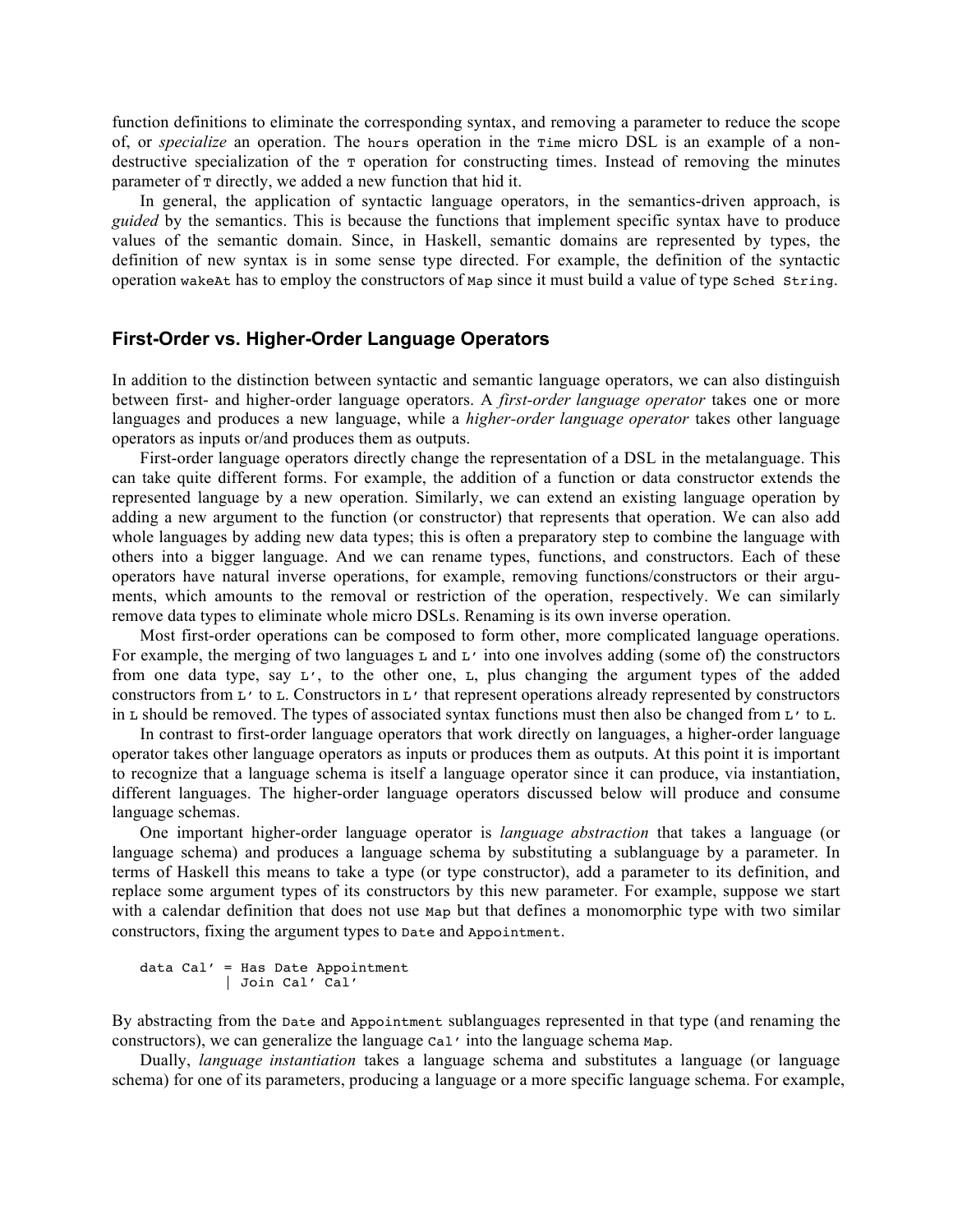CalD was obtained from Map by substituting Date for a, and Cal was obtained from CalD by substituting CalT a for a.

As with first-order language operations, we can derive more elaborate higher-order language operators from abstraction and instantiation. A very powerful derived language operator is the *composition* of language schemas. The basic idea behind schema composition is to instantiate one schema with another. We have seen an example of this already in the definition of cal by composing calp and CalT. As another example, consider the following language schema Access for distinguishing between private and public information. Private information is protected by some kind of key, which we assume for simplicity to be represented by strings.

```
type Key = String
data Access a = Protected Key a \mid Public a
```
We can compose the calp language schema with the Access schema to obtain a calendar schema in which appointment information can be protected by this privacy micro DSL.

type CalDA a = CalD (Access a)

Unlike many other language operators, we can actually define an operator for language schema composition within Haskell quite easily.

type Compose  $s$   $t$   $a = s$   $(t a)$ 

This definition is analog to the definition of function composition, it just works on the level of types. With this language operator we can give an alternative definition for calDA that reflects the explicit application of the employed language operator.

```
type CalDA a = Compose CalD Access a
```
Higher-order language operators, such as language abstraction, instantiation, and composition, support the semantics-driven DSL design process by facilitating gradual changes to the overall structure of a language. These operators make it possible to employ language refactorings during the design process, supporting the incremental and iterative design of compositional languages.

# **RELATED WORK**

Foundational and related work in the area of programming languages and functional programming has been discussed already in the background section (and elsewhere throughout the paper). In this section we briefly describe the relationship of syntax- and semantics-driven design to other theories about language design and software engineering. We also list a few examples of successful, real-world DSLs that exhibit the characteristics of semantics-driven design.

Languages centered around concrete syntax are often based on the non-compositional LL or LR parsing frameworks, an approach that imposes inherent limits on the composition of languages (Kats et al., 2010). The syntax-driven approach to language design is also indirectly promoted by the popular strategy of *user-centered design* (Norman & Draper, 1986). Since user-centered design asks users about how to solve specific tasks, there is the danger of focusing on too many details of too specific operations and losing the big picture. A critical view of user-centered design was provided by Don Norman himself (2005) where he instead argued for *activity-centered design*. Our proposal is to go one step further and focus directly on the domain with which tasks and activities are concerned.

The motivation for semantics-driven language design is similar to that for *model-driven engineering* (MDE) (Kent, 2002; Schmidt, 2006). MDE encourages that solutions be developed first from the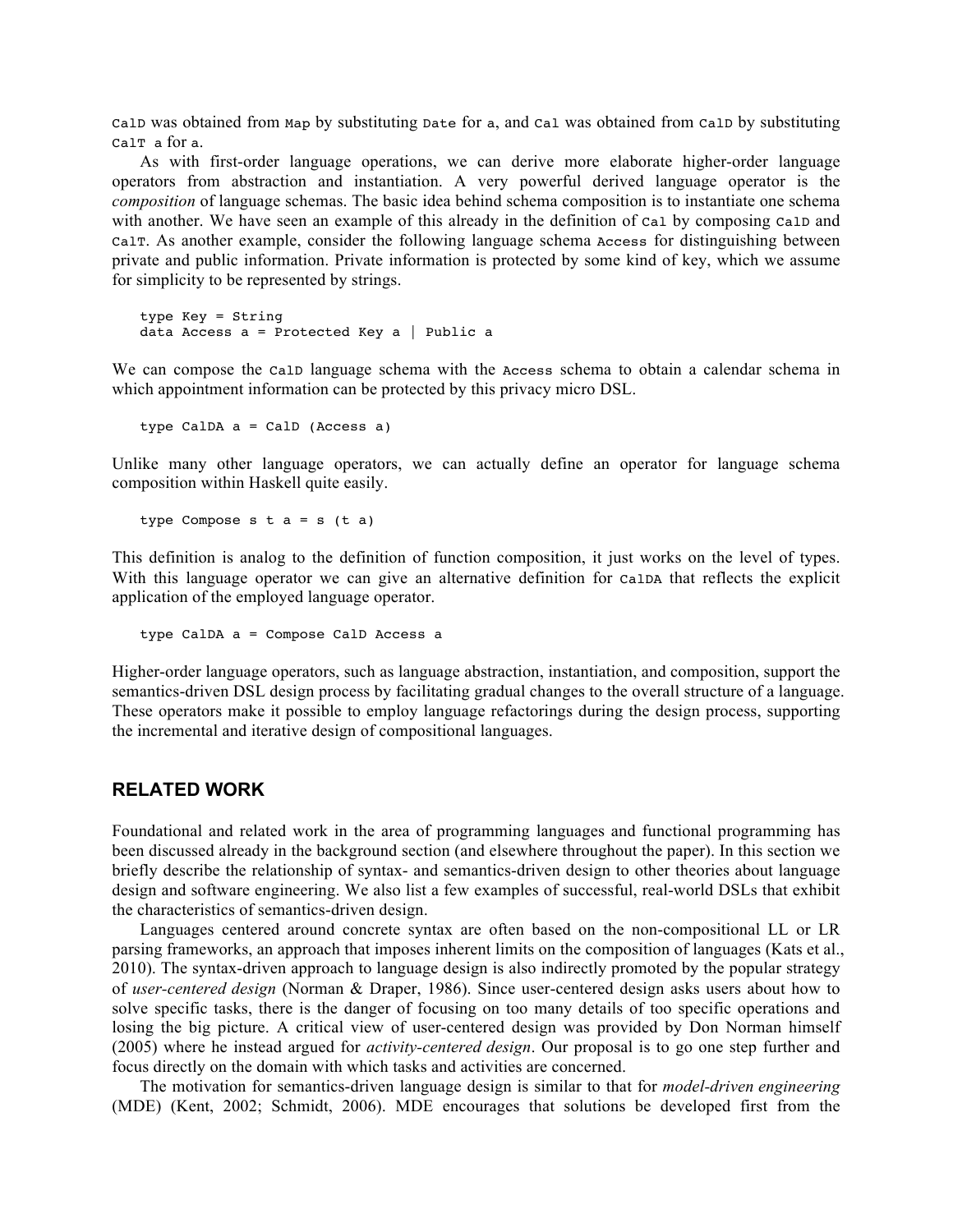perspective of the problem domain rather than from the solution domain. That is, the development of a software banking system would begin by abstractly modeling the concepts of accounts, customers, and transactions, and only then consider the translation of these concepts into a software implementation. The early emphasis on modeling attempts to manage complexity by decomposing the system into clearly defined abstractions before committing to a specific implementation. This is very similar to the early emphasis on domain identification and modeling in semantics-driven design, which leads to a more modular and compositional semantic basis before committing to a specific syntax.

Semantics-driven design is also closely related to the idea of *domain-driven design* promoted by Eric Evans (2003). An important aspect of domain-driven design is the development of a so-called *ubiquitous language*, to be used by software developers and domain experts alike. This ubiquitous language consists of terminology that closely reflects the key concepts of the domain to be modeled, which corresponds to the elements of the semantic domain in semantics-driven design. The main differences between the two approaches is that in domain-driven design, domain terminology is embedded into English when talking about language aspects, whereas semantics-driven design firmly grounds domain terminology in a metalanguage that is used to precisely and unambiguously define the semantic domain and the domainspecific language.

Finally, although in this chapter we name and provide structure to the semantics-driven design process, it reflects a philosophy that has long existed and proven very successful in the functional programming community. Many semantics-driven Haskell DSELs have found success in the real-world. Examples include the PFP (Probabilistic Functional Programming) library for representing and computing with discrete probability distributions (Erwig & Kollmansberger, 2006) and the Pan language for creating and manipulating images (Elliott, 2003). Interestingly, semantic values in Pan are not ground values but functions. Pan syntax therefore consists of functions that manipulate and produce other functions. Such DSELs are called *combinator libraries* (Wallace & Runciman, 1999) and represent a simple but powerful extension of the basic process sketched in third section. Perhaps the most successful combinator library is Parsec, a widely-used DSEL for constructing recursive-descent parsers (Leijen & Meijer, 2001). Parsec's expressiveness and extensibility have led to it being ported to at least a dozen different host languages.

# **CONCLUSION**

We advocate shifting the attention in the early phases of DSL design toward semantics. We argue that a semantics-driven and compositional approach to design leads to better DSL designs that are more general and reusable, and less ad hoc. The language development process is supported by one's choice of metalanguage. We suggest Haskell as a good metalanguage for semantics-driven DSL design since it supports a clear interpretation of semantic domains as types, enables the incremental extension of syntax through function definition, in addition to other helpful features like a flexible syntax and lazy evaluation.

A beneficial side effect of compositional language design is that it also leads to compositional languages, in particular, when compared to syntax-driven language design. Compositionality is generally a highly valued feature of languages since it supports expressiveness with few language constructs. In a sense, compositional languages are more economical since they provide more expressiveness with fewer constructs.

# **REFERENCES**

Carette, J., Kiselyov, O., & Shan, C. C. (2009). Finally Tagless, Partially Evaluated: Tagless Staged Interpreters for Simpler Typed Languages. *Journal of Functional Programming*, 19(5):509–543.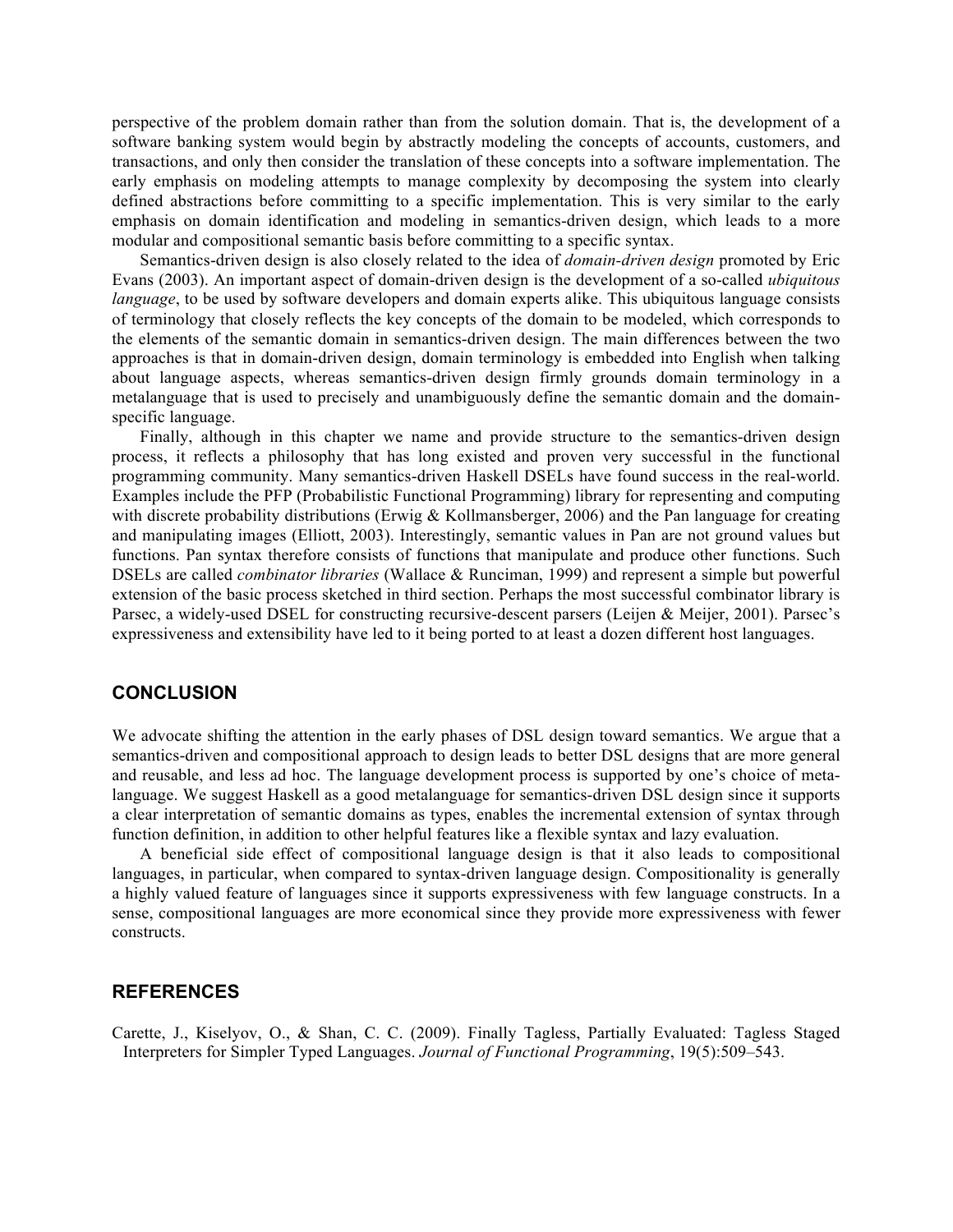- Elliott, C. (2003). Functional Images. In J. Gibbons & O. de Moor, editor, *The Fun of Programming*, pages 131–150. Palgrave MacMillan.
- Erwig, M. & Kollmansberger, S. (2006). Probabilistic Functional Programming in Haskell. *Journal of Functional Programming*, 16(1):21–34.
- Erwig, M. & Walkingshaw, E. (2011). Semantics First! Rethinking the Language Design Process. In *Int. Conf. on Software Language Engineering*. To appear.
- Evans, E. (2003). Domain-Driven Design: *Tackling Complexity in the Heart of Software*. Addison-Wesley Professional.
- Felleisen, M., Findler, R. B., & Flatt, M. (2009). *Semantics Engineering with PLT Redex*. MIT Press, Cambridge, MA.
- Fowler, M. (2005). Language Workbenches: The Killer-App for Domain Specific Languages? www.martinfowler.com/articles/languageWorkbench.html.

Fowler, M. (2010). *Domain-Specific Languages*. Addison-Wesley Professional.

Frege, G. (1884). *Die Grundlagen der Arithmetik: Eine logisch-mathematische Untersuchung über den Begriff der Zahl*. Breslau.

- Hudak, P. (1998). Modular Domain Specific Languages and Tools. In *IEEE Int. Conf. on Software Reuse*, pages 134–142.
- Kats, L. C. L., Visser, E., & Wachsmuth, G. (2010). Pure and Declarative Syntax Definition: Paradise Lost and Regained. In *ACM Int. Conf. on Object-Oriented Programming, Systems, Languages, and Applications*, pages 918–932.
- Kent, S. (2002). Model Driven Engineering. In *Integrated Formal Methods*, pages 286–298.
- Leijen, D. & Meijer, E. (2001). Parsec: Direct Style Monadic Parser Combinators for the Real World. Technical Report UU-CS-2001-35, Department of Information and Computing Sciences, Utrecht University.
- Mernik, M., Heering, J., & Sloane, A. M. (2005). When and How to Develop Domain-Specific Languages. *ACM Computing Surveys*, 37(4):316–344.
- Mitchell, J. C. (1998). *Foundations for Programming Languages*. MIT Press, Cambridge, MA.
- Montague, R. (1970). Universal Grammar. Theoria, 36:373–398.
- Norman, D. A. (2005). Human-Centered Design Considered Harmful. *ACM Interactions*, 12(4):14–19.
- Norman, D. A. & Draper, S. W. (1986). *User-Centered System Design: New Perspectives on Human-Computer Interaction*. Erlbaum Associates.
- Okasaki, C. (2002). Techniques for Embedding Postfix Languages in Haskell. In *ACM SIGPLAN Workshop on Haskell*, pages 105–113.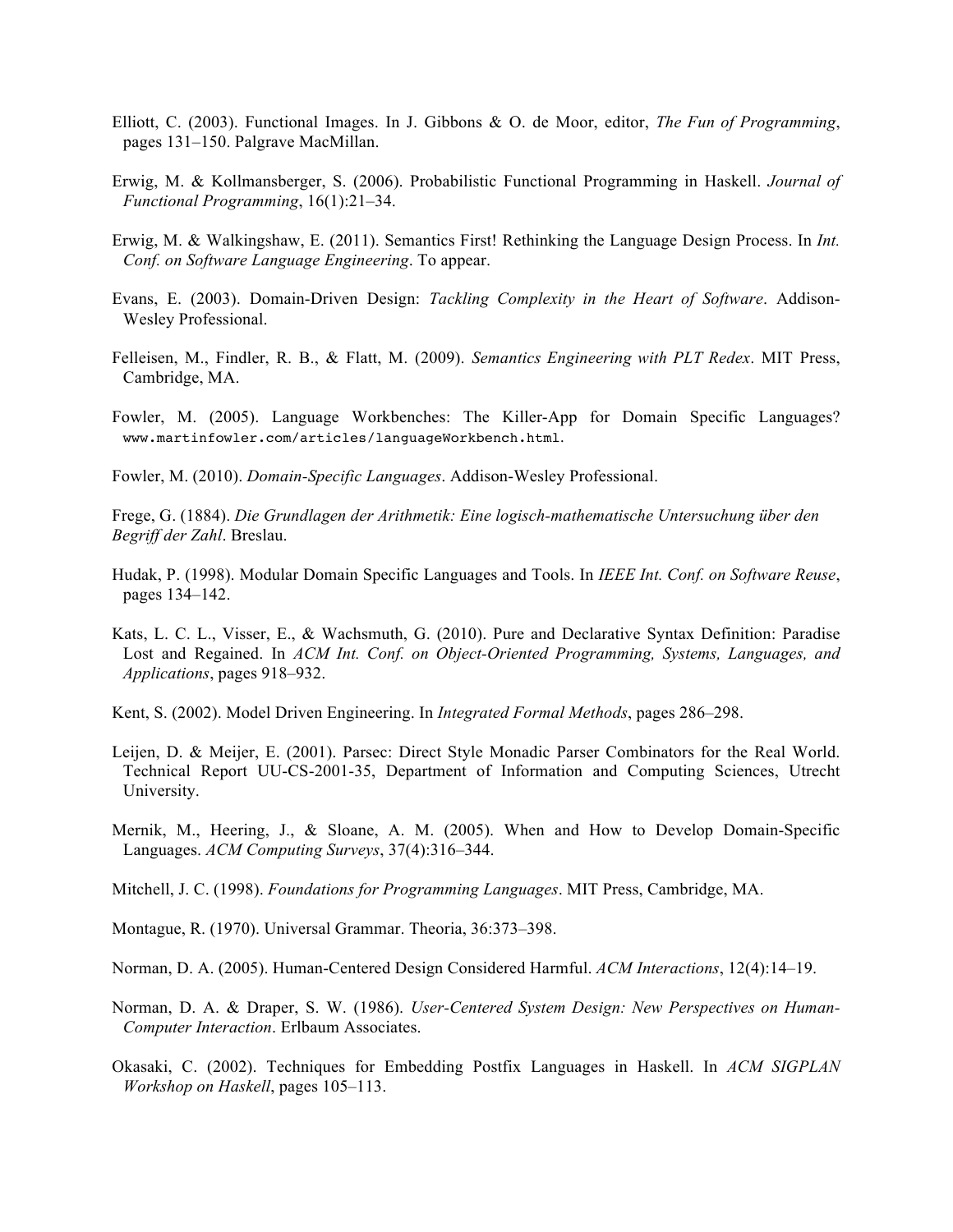- Peyton Jones, S. L. (2003). *Haskell 98 Language and Libraries: The Revised Report*. Cambridge University Press, Cambridge, UK.
- Pfeiffer, M. & Pichler, J. (2008). A Comparison of Tool Support for Textual Domain-Specific Languages. In *OOPSLA Workshop on Domain-Specific Modeling*, pages 1–7.

Pierce, B. C. (2002). *Types and Programming Languages*. MIT Press, Cambridge, MA.

Schmidt, D. A. (1986). *Denotational Semantics*. Allyn and Bacon, Newton, MA.

Schmidt, D. C. (2006). Model-Driven Engineering. *IEEE Computer*, 39(2):25–31.

- Thompson, S. (2011). *Haskell – The Craft of Functional Programming* (3rd ed.). Addison-Wesley, Harlow, England.
- Walkingshaw, E. & Erwig, M. (2009). A Domain-Specific Language for Experimental Game Theory. *Journal of Functional Programming*, 19(6):645–661.
- Wallace, M. & Runciman, C. (1999). Haskell and XML: Generic Combinators or Type-Based Translation? In *4th ACM Int. Conf. on Functional Programming*, pages 148–159.

# **KEY TERMS AND DEFINITIONS**

- *domain-specific embedded language (DSEL)*: A DSL defined within a metalanguage that uses metalanguage constructs directly as DSL syntax. Also called an internal DSL.
- *deep embedding*: A technique for implementing DSELs where abstract syntax is represented by a data type and mapped onto the semantic domain by a valuation function.
- *shallow embedding*: A technique for implementing DSELs where syntax is defined by functions that build semantic values directly.
- *compositionality*: The principle that an object can be defined and understood by considering its parts individually, then relating them in a systematic way. A desirable property of a language's design, its semantic domain, and the expressions it contains.
- *syntax-driven design*: The traditional view that the design of a language begins by identifying its (abstract) syntax, and only later describing its semantics.
- *semantics-driven design*: A language design process that begins by identifying, decomposing, and modeling the semantic domain of a language, then systematically extending it with syntax.
- *domain decomposition*: The identification and separation of a semantic domain into its component subdomains and their relationships. Enables the domain to be modeled in a structured and modular way.
- *domain modeling*: The representation of a (decomposed) semantic domain in a metalanguage with types and data types, forming a hierarchy of micro DSLs related by language schemas.
- *language schema*: A parameterized class of related languages, from which specific languages can be derived by instantiation.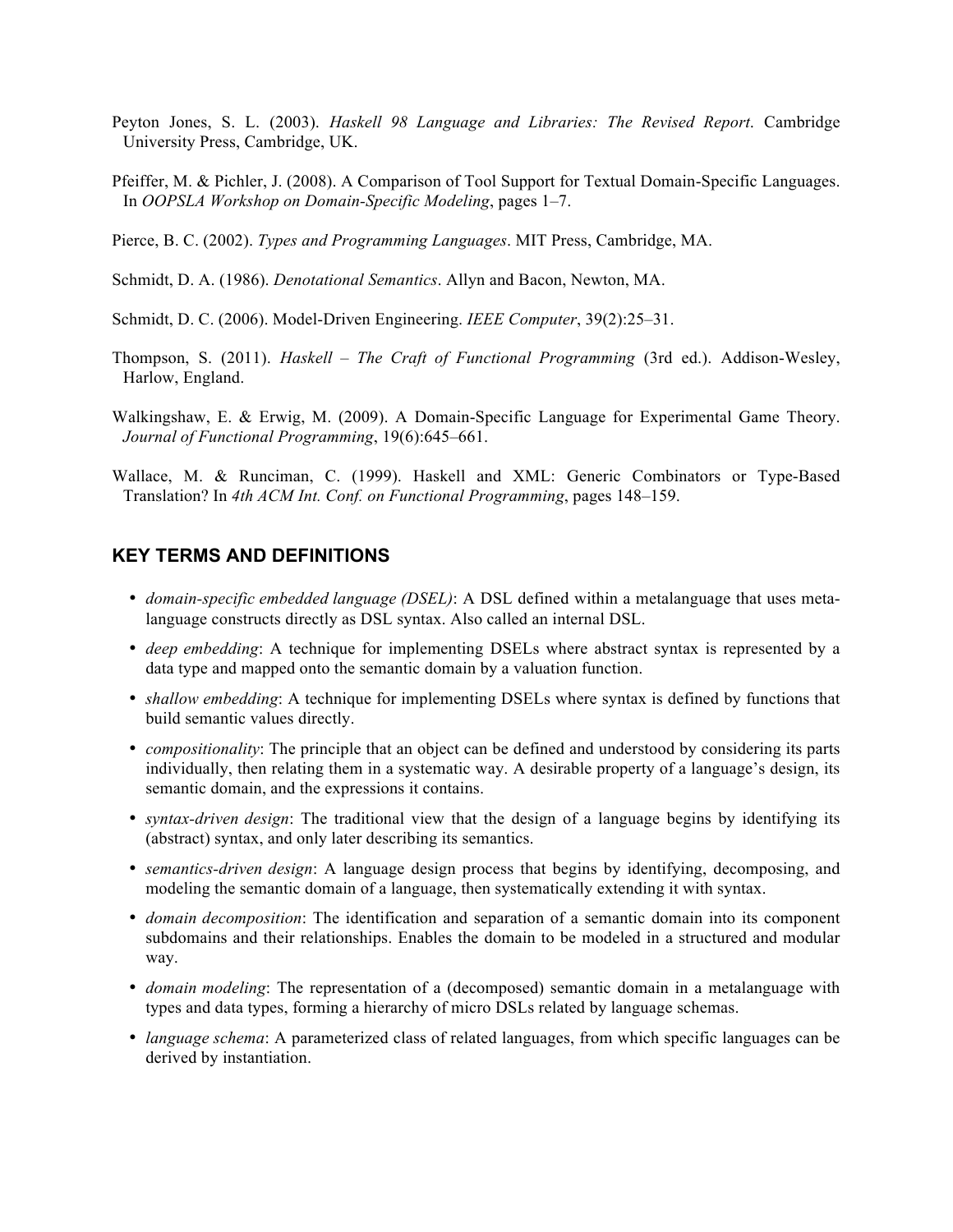• *language operator*: An operation that produces a new language from one or more languages or language schemas (and possibly other arguments). Language operators are the mechanisms by which a language is incrementally extended and built from its component parts.

# **ADDITIONAL READING**

- Augustsson, L., Mansell, H. & Sittampalam, G. (2008). Paradise: A Two-Stage DSL Embedded in Haskell. In *ACM SIGPLAN Int. Conf. on Functional Programming*, pages 225–228.
- Bauer, T. & Erwig, M. (2009). Declarative Scripting in Haskell. In *Int. Conf. on Software Language Engineering*, LNCS 5969, pages 294–313.
- Bauer, T., Erwig, M., Fern, A. & Pinto, J. (2011). Adaptation-Based Programming in Haskell. In *IFIP Working Conf. on Domain-Specific Languages*, pages 1–23.
- Carette, J., Kiselyov, O. & Shan, C. (2009). Finally Tagless, Partially Evaluated: Tagless Staged Interpreters for Simpler Typed Languages. *Journal of Functional Programming*, 19(5), pages 509–543.
- Claessen, K. & Hughes, J. (2003). Specification-Based Testing with QuickCheck. In J. Gibbons & O. de Moor, editor, *The Fun of Programming*, pages 17–39. Palgrave MacMillan.
- Claessen, K., Sheeran, M. & Singh, S. (2003). Functional Hardware Description in Lava. In J. Gibbons & O. de Moor, editor, *The Fun of Programming*, pages 151–176. Palgrave MacMillan.
- Elliott, C., Finne, S. & de Moor, O. (2003). Compiling Embedded Languages. *Journal of Functional Programming*, 13(2), pages 9–26.
- Erwig, M. & Walkingshaw, E. (2009). A DSL for Explaining Probabilistic Reasoning. In *IFIP Working Conf. on Domain-Specific Languages*, LNCS 5658, pages 335–359.
- Erwig, M. & Walkingshaw, E. (2009). Visual Explanations of Probabilistic Reasoning. In *IEEE Int. Symp. on Visual Languages and Human-Centric Computing*, pages 23–27.
- Holtzblatt, K., Burns Wendell, J. & Wood, S. (2005). *Rapid Contextual Design: a How-To Guide to Key Techniques for User-Centered Design*. Elsevier/Morgan Kaufmann, San Francisco, CA.
- Hudak, P. (1996). Building Domain-Specific Embedded Languages. *ACM Computing Surveys*, 28(4es):196–196.
- Hudak, P. (2003). Describing and Interpreting Music in Haskell. In J. Gibbons & O. de Moor, editor, *The Fun of Programming*, pages 61–78. Palgrave MacMillan.
- Hutton, G. & Meijer, E. (1998). Monadic Parsing in Haskell. *Journal of Functional Programming*, 8(4).
- Klint, P., Lammel, R. & Verhoef, C. (2005). Toward an Engineering Discipline for Grammarware. *ACM Trans. Software Engineering Methodology*, 14:331–380.